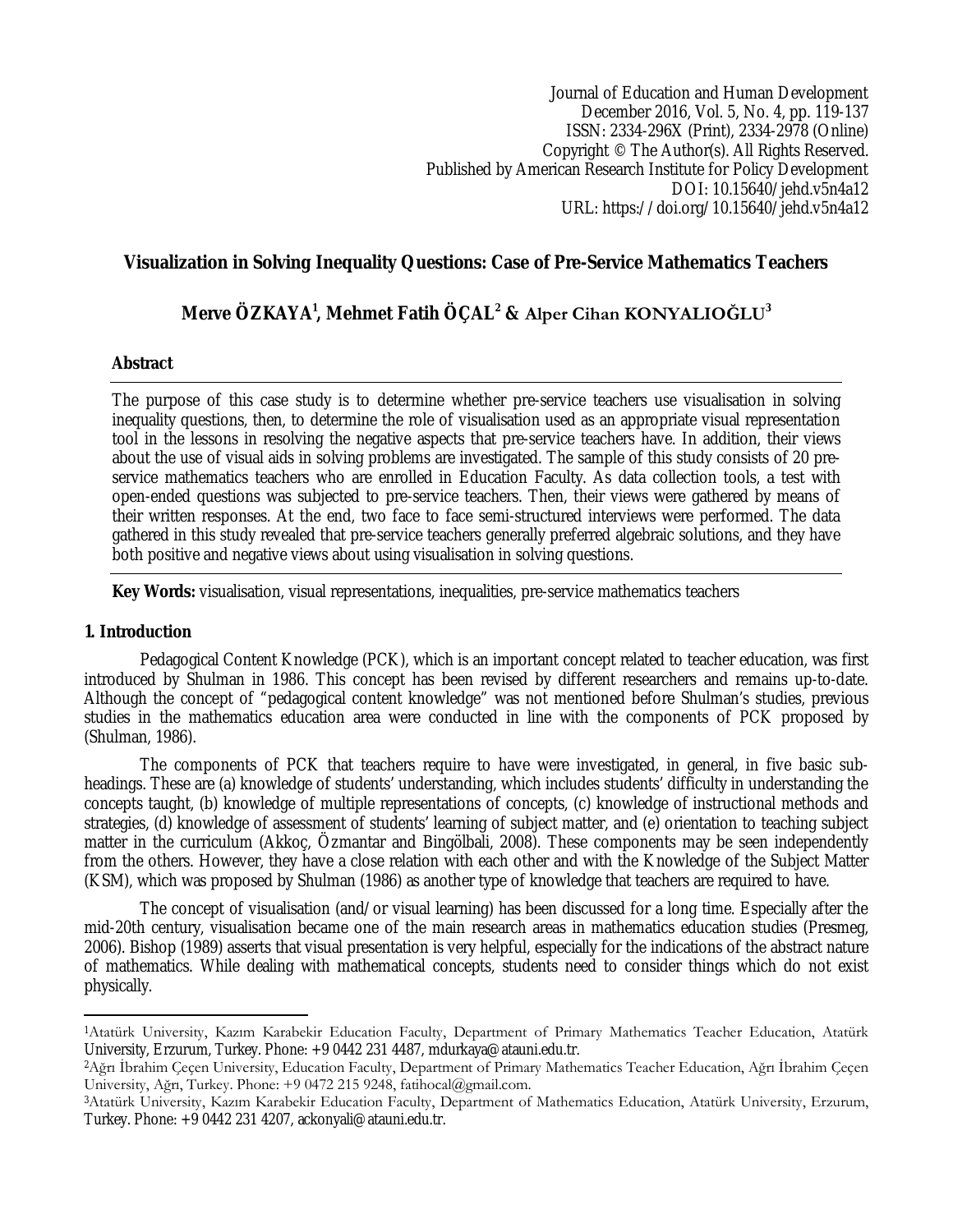They are dealing with symbolic representation of questions and trying to give meaning to algebraic (or symbolic) equations. Even in a simple question, they have to base their thoughts on abstract concepts like axioms and theorems (Ferrara, Pratt and Robutti, 2006). In regard to this feature of mathematics, students have a great need to cross from the abstraction level of mathematical formulas or solutions to the concrete level (Goldin, 2002). This can be performed with physical constructions or mental activities. At this point, visualisation or visual representation of the same mathematical notions plays a crucial role.

Visualisation in teaching mathematics has become a research area for many researchers (Arcavi, 2003; Presmeg, 1986; Presmeg, 2006; Rösken and Rolka, 2006). Although visualisation is studied by many researchers, there is no precise definition for this term. For example, Guttierrez (1996) gives this definition from his perception as *the kind of reasoning activity based on the use of visual and spatial elements, either mental or physical, performed to solve problems or prove properties,* while Arcavi (2003) gives a brief meaning for visualisation by means of graphs, diagrams, and modes, which is to *develop and stabilize an interaction between people* (students) *and things.* Zimmermann and Cunningham (1991) defined visualisation as *the process of forming images (mentally, or with pencil and paper, or with the aid of technology) and using such images effectively for mathematical discovery and understanding*, Schnotz, Zink, and Pfeiffer (1995) defined visualisation as *the process of transformation from the visual-spatial model to mental structure* and Zazkis, Dubinsky and Dautermann (1996) defined visualisation as *the act in which an individual establishes a strong connection between an internal construct and something to which access is gained through the senses.* Conversely, Konyalıoğlu (2003) defined it as *the bridge between the experimental world and, thinking and reasoning.*

As it is stated, visualisation takes different meanings in different contexts. Likewise, this study also has a meaning according to its aim. Visualisation is referred to producing and using geometric representations such as diagrams, graphs, figures… in a mathematical question solving processes in this study.

The inequality subject is one of the important subjects that require pre-knowledge of equation subject, the graphical representation of the equations and parts of functions. Therefore, it requires higher skills to deal with inequality problems in which students can use visualisation as an aid. To better understand the importance of the study, there is a need to have a look at the previous literature related to visualisation and how it is perceived by other researchers.

### **1.1 Theoretical Background**

Now, referring to the Arcavi's definition of visualisation, it can be understood that there is a need for "things" to create an interaction with people for visualisation (Arcavi, 2003). Previous research indicates various ways to visualise learning. Some examples of the ways of visualisation can be 2D or 3D physical manipulatives (Toptaş, 2008), diagram, graphs and pictures (Corter and Zahren, 2007; Harel, Selden and Selden, 2006; Konyalıoğlu, 2003; Tanışlı, 2008) technological tools such as dynamic geometry environments (Cabri, GSP etc…) (Hollebrands, 2003) graphing calculators (Kastberg and Leatham, 2005) and other computer software (Tall, 1986).

Actually, Corter and Zahner (2007) mention two different visual representations. These are internal (e.g. mental imagery) and external (e.g. pictures, graphs, diagrams). All of the visual representation methods mentioned above are external. Such external representations can aid development of students' understandings which, then, leads to the internal representation. Konyalıoğlu (2003) separated visualisation into two forms. These are the nonmathematical representations, which are the samples or the forms of mathematical concepts, which are similar in the physical world and mathematical representations that are in the form of graphical representations rooted from the internal structure of mathematics itself.

In this study, the representations mentioned by Konyalıoğlu (2003) and Corter and Zahner (2007) were combined together. Then, the representations were studied according to representation types as mental- mathematical (mental mathematical graphics, diagrams or shapes), mental-non-mathematical (a mental concrete object), physicalmathematical (mathematical graphics or shapes) and physical-non-mathematical (concrete object). If the types of the visualisation is taken into account, any image such as the shape of graph of any equation that appears in mind can be considered as the mental mathematical, while image of a spherical object such as sun can be considered as mental non-mathematical visualisation. Conversely, the graph of this equation on paper is physical mathematical and the sum itself is a physical non-mathematical type of visualisation.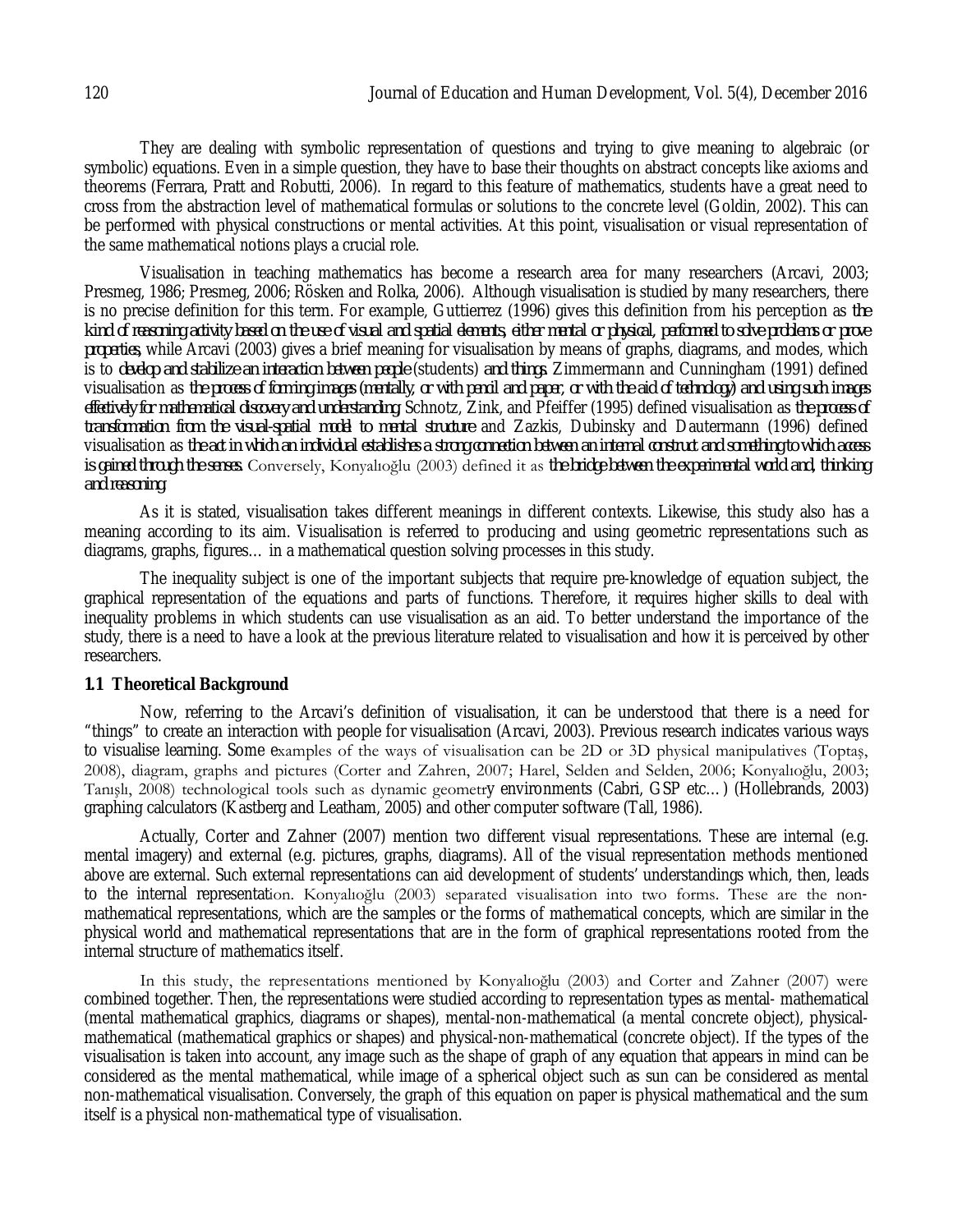#### Özkaya, Öçal & Konyalioğlu 121

As we know, mathematics is built onto abstract concepts (Bishop, 1989). Although, mathematics students' need to comprehend the abstract concepts and processes (Teisser, 2005), from students' perspective, the abstract nature of mathematics makes it hard for students to learn and comprehensively understand them (Öçal and Yalçın, 2010). To overcome this problem, many researchers indicate that visualisation plays a crucial role (Arcavi, 2003; Corter and Zahren, 2007; Daugherty, 2007; Gutierrez, 1996; Konyalıoğlu, Aksu and Şenel, 2012; Presmeg, 1986; Presmeg, 2006). To be more specific, for example, Corter and Zahren (2007) stated that, by emphasising the external visual representations such as graphs and diagrams, the visual tools support students' memory, attract their attention, provide models for students, and facilitate the correct solution of the problems.

*A picture is worth a thousand words.* Actually, this proverb has a broad meaning for us. It may be enough to show a picture to represent a story that requires lots of explanation. Likewise, mathematics learning necessitates generalisation of a theory, comprehending abstract concepts (Zodik and Zaslavsky, 2007). Therefore, students expect to find a method that expresses the complex structure of mathematics in a simple way, which means, a way that is worth thousands of explanations, that is, visualisation. There are numerous advantages of using visualisation in mathematics teaching and learning. For example, as an advantage of using visualisation in classroom applications, it is evident that while students see different representation types at the same time, they can easily make a connection and they can see the effect of any change in one representation type on another one (Jung, 2002). Another advantage mentioned by Hacısalihoğlu (1998) states that the main source of gathering information is the sense of seeing. According to what we see in any object, we can have information about it. Therefore, visualisation may provide students with better understanding of mathematics and mathematical concepts that have a complex and abstract nature. At this point, Yenilmez and Şan (2008) emphasise the importance of pictures, figures and observation of the samples that may provoke mental operations like constructing relations among the abstract concepts. Also, Işık and Konyalıoğlu (2005) stated that visualisation has a positive effect on both cognitive and emotional response in the process of mathematics education.

One of the various advantages of using visualisation is that it prevents students from memory based learning. In fact, memorisation is not considered to be learning. Soylu (2008) advocates the advances of meaningful learning compared to learning with memorisation. For example, most students believe that it is enough to solve questions in the same way as those in previous exams to succeed at the new ones, namely memorisation is in advance. However, without comprehensive understanding of the knowledge necessary for the next exam, students face difficulty in solving new questions that they have never seen before (Abramovitz, Berezine, Berman and Shavartsman, 2009; Ellerton and Clements, 2011). Like Laughbaum (2003), many researchers give evidence that students can comprehend mathematical concepts and subjects by means of visual aids. To provide meaningful learning of the operations based on mathematical concepts and of the relationships among them, teachers should use appropriate methods (Soylu, 2008), which basically include visual reasoning and visual aids. This is because meaningful understanding firstly necessitates the comprehension of such mathematical concepts.

There is evidence that graphical representation of mathematical problems motivates students to deal with it, which is stated by Kreminski (2009). He indicates that students benefit from the visual tools used in learning mathematics concepts by constructing multiple representations for them and linking mental images with such representations. Another positive aspect of visualisation is that students can easily accommodate the procedures needed in successful problem solving processes, and they can transfer the knowledge obtained from previous experience to new situations, and become successful in the new tasks or problems at the end (Hsieh and Lin, 2008). In addition, students can develop their problem solving abilities and their understanding of the mathematical concepts via visualisation (Hitt, 2011). He also asserts that visualising mathematics is a way to transform the abstract nature of mathematics into the concrete, which helps students to comprehend the concepts easily. All in all, using visual aids to teach and learn mathematics subjects is necessary. The methods to use visualisation, however, are gaining importance. If not appropriate, using visualisation may not have a positive effect on students' learning or it may make it worse.

While most studies make assertions about the positive aspects of visual tools and their use in learning and teaching mathematics, some researchers warn people about the possible mis-usage or the wrong use of visual manipulatives. For example, Corter and Zahren (2007) emphasise that there should be a match between the structure of the problem given to students and the visual tool for the usefulness of the visual tool.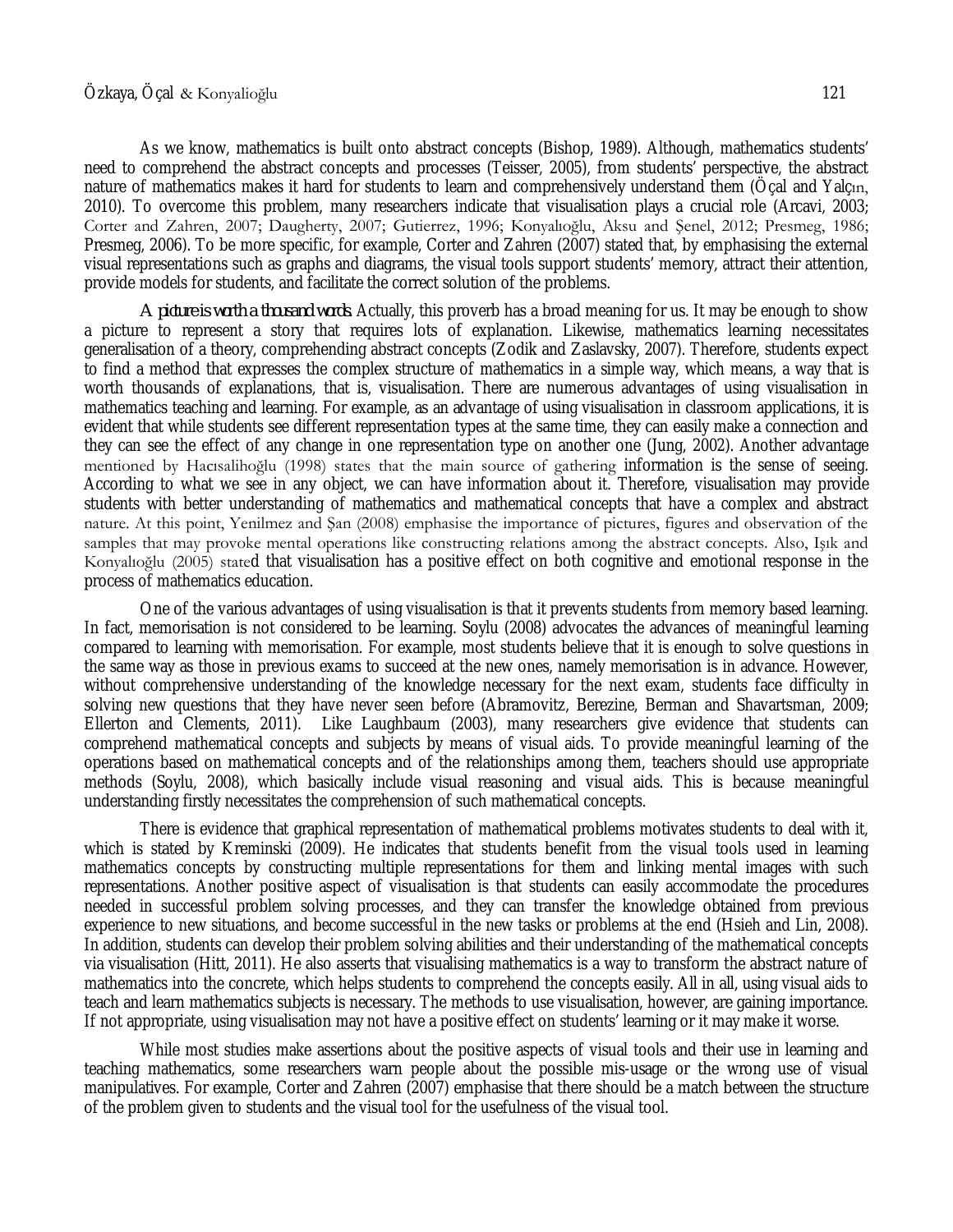If not, there may arise a problem in students' understanding and knowledge construction. Another important point to mention is that students may depend only on the given model or visual material or device (Ponte, Matos, Guimar, Leal and Canavarro, 1994) instead of the knowledge that is aimed to be learnt. It is necessary for students to understand the relationship between the symbolic form of the mathematical notion and its visual representation (Viholainen, 2008). If not, there will be an inverse effect on students' understanding for the introduced knowledge. Zazkis, Dubinsky and Dautermann (1996) briefly explain this situation as *perhaps the most harmful, yet quite common difficulty with visualisation is that students have shown a lack of ability to connect a diagram with its symbolic representation, a process some authors consider to be an essential companion to visualisation.* Eisenberg and Dreyfus (1991) also contribute to this assertion. There is a belief that visual models and representations cannot be a part of proof. In addition, these models and representations are difficult to construct and comprehend from students' perspectives.

Furthermore, Yerushalmy and Chazan (1990) mention possible misleading features of using visualisation. The possible obstacles of using diagrams can be the particularity of the diagrams; such as standard diagrams that result in inflexible thinking that keeps students from understanding and recognition of a concept and that one diagram can be perceived differently. To support the last assertion, Zodik and Zaslavsky (2007) state that students may face difficulty in turning their attention from part of a diagram to the whole one. They may not manage to see the diagram's parts and the relations among them in a whole diagram.

Among mathematicians, there is a prejudgment on visualisation. Since most of the successes in formal mathematics happened via symbolic studies in the 19th and 20th centuries, visual approaches in mathematics are disgraced (Cunningham, 1991). Therefore, students, teachers and other mathematicians think that mathematics requires symbolic and formal illustrations, not visual representations. Therefore, even when encouraged, students and teachers prefer to use formal mathematics when they are asked to solve questions or to show proof (Vinner, 1989).

Looking from the other side, teachers may use visual tools to enhance students' learning. However, students may be engaged more in the diagram or figure used rather than the analogical meaning of what the diagram or figure presents. This results in a situation where students perceive visual tools as the ultimate goal instead of as means to enhance their learning (Zimmermann and Cunningham, 1991). Another aspect is that using visualisation represents only a restricted part of the given condition, and heavy reliance on visualisation may prevent students from mathematical thinking (Brown, 1969; Fennema, 1972; Presmeg, 1986).

Briefly, the literature supports the usage of visualisation, although, at the same time, it warns the students and teachers to be aware of situations that may create misconceptions and misunderstanding of visual aids. Taking those aspects mentioned above into consideration, the importance of this study appears because it gives evidence about the levels of pre-service mathematics teachers' pedagogical content knowledge and that of the subject matter. The visualisation approach can be performed in different ways. In this study, the representation approach was used by means of graphics and shapes. Looking from this perspective, visualisation can be considered to be a tool to help reach the goal of intuiting the easiness of using geometry for solving algebraic questions (Feferman, 2000; Konyalıoğlu, 2003; Konyalıoğlu, 2009).

The foresight of this study is, with the choice of appropriate representation, that visualisation provides students with correctly shaped algebraic processes and the logic behind them (Fischbein, 1999). In addition, visualisation can make students intuitively understand the properties of algebraic processes, which are missed during the learning process and the reasons of the errors that they made (Stavy et all., 2006). In other words, it is aimed to relate the visualisation, which is performed with the mental and physical mathematical representation such as shape, graphics, diagram, with mathematics' fundamental principles and concepts in accordance with the logical consistency between them (Satavy and Tirosh, 2000). Therefore, this helps students to realise some properties missed during learning in algebraic processes.

### **1.2 Purpose of the Study**

The purpose of this study is to determine whether pre-service teachers apply visualisation in solving questions related to inequalities, then, to show the role of visualisation, which was processed with appropriate visual representation in resolving pre-service mathematics teachers' existing negative aspects. In addition, their thoughts about the use of visualisation is attempted to be determined.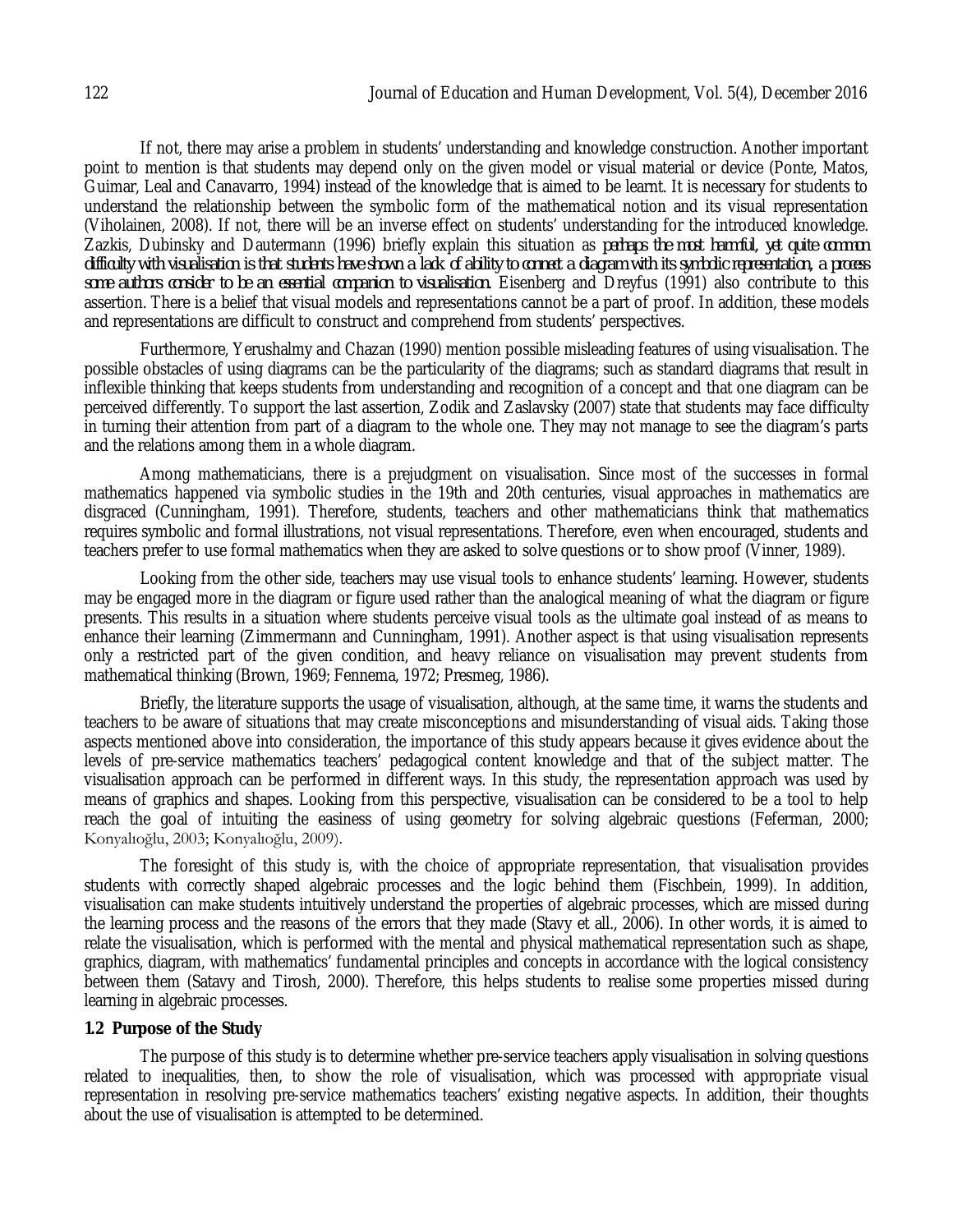These negative aspects are considered to be the instruction based attitudes based on memorisation for students without understanding of algebraic processes, missing some properties about the mathematical subject during the operations and, therefore, making errors in the solution process. The purpose of this study (the distant goal) is to determine how pre-service teachers shape pedagogical content knowledge and knowledge of mathematics, especially about inequalities. Therefore, knowledge of how pre-service teachers shape their own mathematics knowledge would give evidence for how the necessary training should be given in order for effective teaching of mathematics.

The significance of this study is, in accordance with its purpose and limitations, that the confirmation or negation of the expected assumptions of this study will support the negative and positive views on visualisation mentioned in the beginning of the study by means of concrete data.

The reasons why this subject was chosen are students' difficulties in solving problems related to inequalities, the easiness of constructing mathematical visual representations and the variedness of multiple representations. In addition, pre-service teachers were chosen as the sample because they will be the future's teachers. They have to consider both concepts and operations, and the relations between them with a logical frame. In addition, different than students, they have to understand the subject and the concepts in detail. Furthermore, they must have the ability to solve questions with almost no mistakes.

## **2. Method**

## **2.1 Study Sample**

This study was conducted with 20 pre-service mathematics teachers who were in their last grade in the department of Secondary School Mathematics Education in Education Faculty in University. Among them, 11 preservice teachers were male and 9 were female. Participants of this study were selected among the voluntary students. Before the study, they were informed about the purpose of the study. In addition, their permission was verbally gathered to use the data collected from their responses to interviews and open-ended questions.

Considering the Turkish curriculum for mathematics education, the inequality subject is taught to 9th grade students. Therefore, pre-service teachers' backgrounds are adequate for solving questions related to inequalities, because pre-service teachers have knowledge of the subjects taught in the 9th grade while entering this department. In addition, they have taken Calculus I and Calculus, which necessitates the knowledge of inequality subject.

### **2.2 Research Design**

Case study investigates the factors (environment, individuals, events, processes, etc…) related to a case with who list approach and focuses on how these factors affect the related case and how these factors are affected by it (Yıldırım and Şimşek, 2008). Taking this statement into account, since this study focuses on the effects of using visual representations on resolving pre-assumed pre-service mathematics teachers' negative thoughts, the most appropriate qualitative approach in this study is considered to be the case study. According to Yin (2003), there are three types of case studies, which are exploratory, descriptive and explanatory. The last one deals with "how" and "why" questions related to the case studies. Therefore, the expected goals of this study coincide with this type of study due to its nature.

### **2.3 Data Collection Tools and Data Analysis**

According to Şimşek and Yıldırım (2008), more than one data collection tool should be used for case studies. Therefore, to satisfy the validity and reliability of this study, the triangulation method was used and the data was gathered with more than one data collection tool. With triangulation, researchers can improve the consistence and accuracy of their implications and judgment by means of different kinds of data related to the same phenomenon (Jick, 1979).

In this study, students, firstly, were subjected to a test including open-ended questions, then, their opinions about visualisation application were collected in written form. Then, they were interviewed twice to obtain detailed understanding of their solutions and opinions. The first and second interviews included different contents, although they are directly related to each other in context. The time interval between the two interviews was a week. The interviews were performed with students who agreed to be interviewed.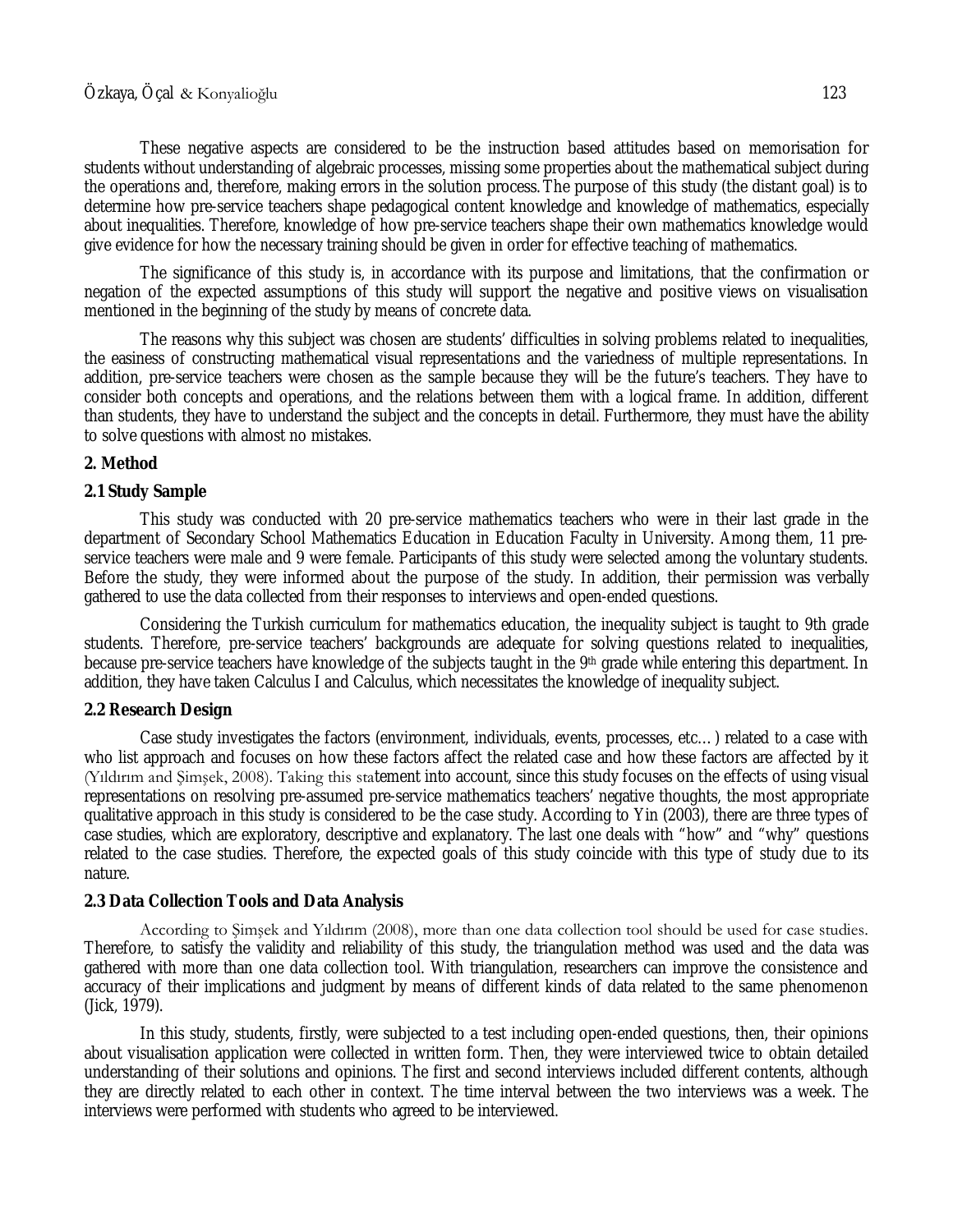**İnequality test:** In the study, it was aimed to determine whether or not pre-service teachers use visualisation in solving questions related to inequalities with the help of a test including open-ended inequality questions. While solving these questions, students were instructed not to solve the questions by using derivatives. The studies of Hızarcı and Elmas (2005) and Yağcı (2009) guided us to develop questions for this test. The questions related to the inequalities subject were about finding interval and finding maximum-minimum values. The questions asked in this test were such that pre-service teachers can easily solve them by using the basic definitions and theorems about inequalities and that they can easily construct graphics for given statements. However, these questions necessitate the knowledge of what the related basic definitions and theorems really mean and to which conditions they can be applied to questions. Otherwise, the attempts to solve questions based on memorisation of such definitions and theorems may result in erroneous results. In line with the pre-service teachers' answers to questions related to inequalities, the solution strategies were categorized. The questions are given below:

- 1. For  $x \in R$  and  $-2 < x \le 3$ , find the interval for the expression  $\frac{1}{x}$ .
- 2. For  $x \in R$  and–1 <  $x$  < 5, what is the minimum integer value for the expression $x^2 2x + 3$ ?
- 3. For  $x \in R$  and  $1 < x < 4$ , how many integers are there for the expression  $x + \frac{1}{x}$  $\frac{1}{x}$ ?

**Pre-service teachers' opinions in written form:** Students were asked questions to gain information about pre-service teachers' general opinions on using visualisation in mathematics education. Their written responses also expect some information about whether they use visual representations such as diagrams, pictures, graphics, concrete objects or mental images, and about whether they construct mental representation in solving questions. They were expected to write their opinions. According to pre-service teachers' responses to these questions, semi-structured interviews were shaped and conducted in order to reach their opinions in detail.

**Interview 1:** The semi-structured interview including question about pre-service teachers' positive and negative opinions on visualisation and about whether or not they construct internal – external or mathematical – nonmathematical representations was performed with them. First of all, the data was audio-taped and then transcribed into written form. By using the transcribed versions of interviews, the necessary coding process was performed in accordance with content analysis. Each researcher analysed the interviews separately and created the codes. Then, a consensus among the researchers was expected.

**Interview 2:** With the second interviews with pre-service teachers, some situations were investigated. These situations include whether pre-service teachers who correctly solved questions explain the algorithms logically in the solutions. In addition, the effect of visualisation on explaining the meaning to this algebraic process was also investigated. Furthermore, whether pre-service teachers who could not correctly solve the questions determine the missing points in the solutions was investigated with the help of visualisation. According to these situations, the reason that pre-service teachers operated such algebraic operations in the solution process was investigated in order to indicate their understanding-intuiting situations. In addition, pre-service teachers were expected to discover the missing points and properties in the solutions by using visual representations such as graphics and number lines while solving inequality questions that were parallel to the questions asked in the Inequality Test. Therefore, the effects of visualisation both on logically explaining the mathematical relations and on overcoming the negative aspects such as errors made during the solution process were attempted to be determined with these interviews. The questions in the semi-structured interviews were prepared according to pre-service teachers' solutions to questions in the test. During the interviews performed, necessary notes were taken according to pre-service teachers' answers. With the help of the notes taken, the data was analysed descriptively.

### **3. Findings**

During the data analysis, first of all, among the pre-service teachers who correctly solved questions, the achievement levels of those who used visualisation in any phase of the solution process and who did not use visualisation were presented descriptively. Then, their opinions were gathered in written form in order to gain their opinions about visualisation, whether they use visual representations and whether they construct a mental representation. This guided us to prepare the questions for both interviews.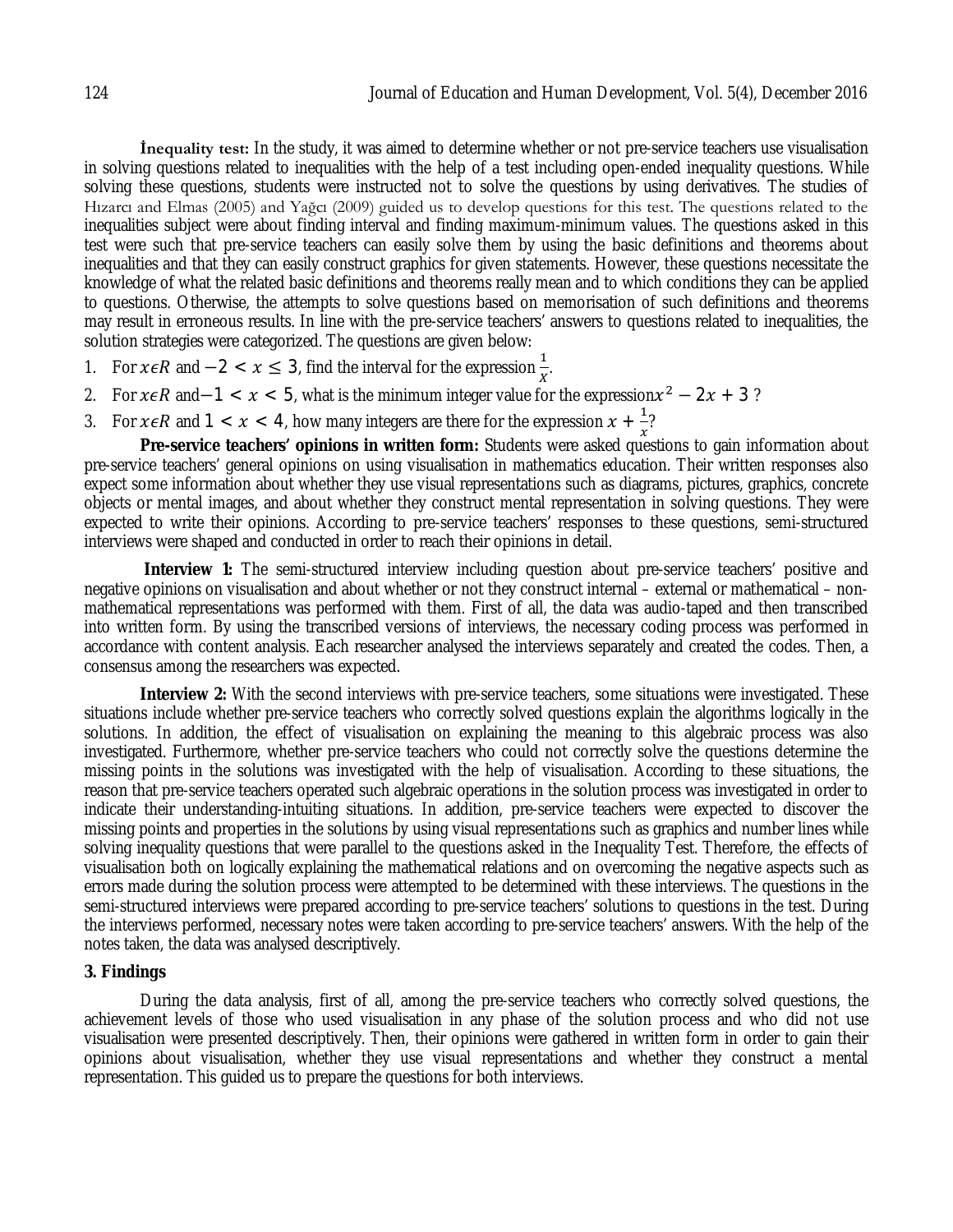Therefore, the descriptive data that exists for given answers to the inequality test can be considered in different dimensions. Therefore, this resulted in new interpretations for the data gathered.

### **3.1 The Findings for the Inequality Test**

The table below (Table 1) shows the frequencies of pre-service teachers' correct answers to questions related to inequalities according to the strategies chosen in the solution process.

| QUESTIONS Algebraic(f) Numeric(f) Geometric |  |                             |
|---------------------------------------------|--|-----------------------------|
|                                             |  | Graphics(f) Number Line (f) |
| 1 T                                         |  |                             |
| 1F                                          |  |                             |
| 2T                                          |  |                             |
| 2F                                          |  |                             |
| 3Τ                                          |  |                             |
| 2Γ                                          |  |                             |

**Table 1: Frequency Table for Solutions Strategies for Solving Inequalities**

**Note:** The T and F next to the question numbers indicate the True and False solutions, respectively.

The majority of the pre-service teachers (17 pre-service teachers) tried to solve the first question algebraically and made a mistake. Some of them gave the answer as  $(-\infty, +\infty)$ . Conversely, one pre-service teacher indicated the solution as  $(-\infty, +\infty)$ -{0}, although he did not remove the -1/2 point, which makes the expression indefinite. Although three pre-service teachers who used number lines did not miss zero, they could not correctly express the solution set.

Among 20 pre-service teachers, four tried to solve the second question by drawing graphics. Three found the correct answer, although one pre-service teacher could not solve it correctly because he drew the graphics incorrectly. 11 pre-service teachers approached the second question algebraically. Among them, three pre-service teachers found the correct answer by transforming the expression into Absolute Square**.** Four of the five pre-service teachers who approached the second question numerically found the correct answer. These pre-service teachers found the correct answer by trying the integer values in the interval.

15 pre-service teachers tried to solve the third question algebraically and made a mistake. While a pre-service teacher who approached the third question numerically found the correct answer by using the limit values in the interval, another tried to substitute integer values in the interval to the expression, but could not find the correct answer. Three pre-service teachers constructed a geometric approach to this question. One pre-service teacher who preferred graphics gave the correct answer. Conversely, only one of the two pre-service teachers who used number lines found the correct answer.

The pre-service teachers' reasons for the mistakes made were, basically, that they do not know the types of conditional inequality and equalities for the equations or that of absolute inequalities for numbers or that they confuse them with each other. Therefore, pre-service teachers tried to apply the theories related to absolute inequalities on the conditional inequalities without taking the variable values into account. Therefore, they made mistakes. Especially, the majority of the pre-service teachers who preferred the algebraic and numeric solutions did not consider the inequalities that involve x variable as a function. Conversely, although those who used visual representation intuitively saw the existence of function, they did not directly think of the possible operations for the functions to apply.

Since pre-service teachers, in general, perceive such inequality expressions as absolute inequality, which is defined by the inequalities for equation expressions or numbers, they did not think that these expressions behave like functions. Therefore, they did not pay attention to the vital property of functions, which is the solution set, and to what conditions are necessary to apply the operations for functions. Although this fosters the usage of multiple representations (NCTM, 2000), it is a reflection on prejudgments, especially for visualisation's misleading effect and to inadequacy of using multiple representations. Some of the Pre-Service Teachers' (PST) answers were as follows: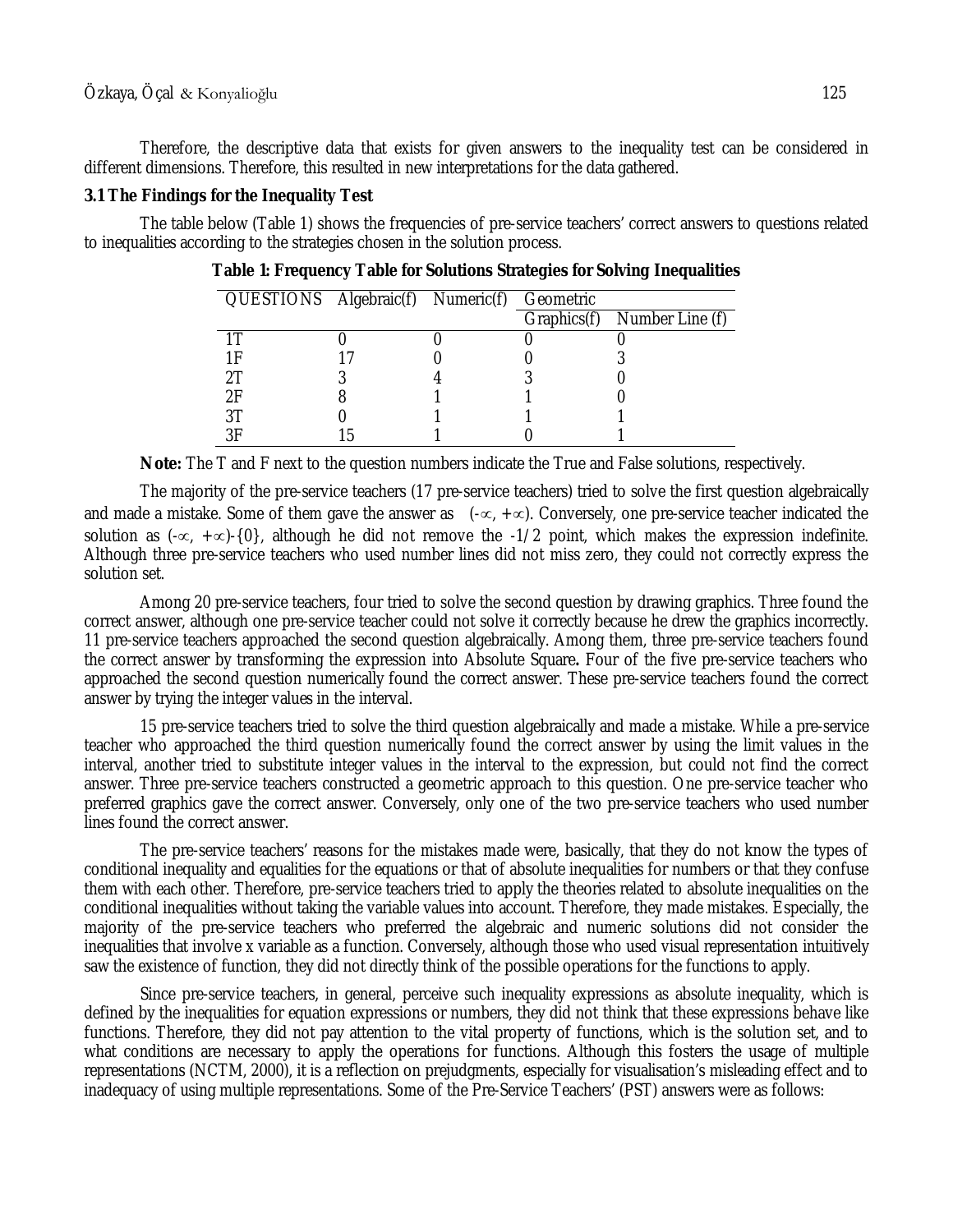# *For question 1:* Answer of PST1:

-2 2 x 40' 
$$
\frac{1}{2}
$$
 0 2 x 53  $\frac{1}{2}$ 

Answer of PST2:

 $\frac{1}{2} < \frac{1}{x} < \frac{1}{3}$ <br> $\frac{1}{2} < \frac{1}{x} < \frac{1}{3}$ 

Answer of PST3:

Bravodus X o la sopdon ve solden yollosirken

\n1. 
$$
ve
$$
 to a sorolipindus degeler olv.

\n2.  $-e$  verolipindus degeler olv.

\n2.  $-e$  or  $e$   $\frac{1}{X}$   $\frac{1}{X}$   $\frac{1}{X}$   $\frac{1}{X}$   $\frac{1}{X}$   $\frac{1}{X}$   $\frac{1}{X}$   $\frac{1}{X}$   $\frac{1}{X}$   $\frac{1}{X}$   $\frac{1}{X}$   $\frac{1}{X}$   $\frac{1}{X}$   $\frac{1}{X}$   $\frac{1}{X}$   $\frac{1}{X}$   $\frac{1}{X}$   $\frac{1}{X}$   $\frac{1}{X}$   $\frac{1}{X}$   $\frac{1}{X}$   $\frac{1}{X}$   $\frac{1}{X}$   $\frac{1}{X}$   $\frac{1}{X}$   $\frac{1}{X}$   $\frac{1}{X}$   $\frac{1}{X}$   $\frac{1}{X}$   $\frac{1}{X}$   $\frac{1}{X}$   $\frac{1}{X}$   $\frac{1}{X}$   $\frac{1}{X}$   $\frac{1}{X}$   $\frac{1}{X}$   $\frac{1}{X}$   $\frac{1}{X}$   $\frac{1}{X}$   $\frac{1}{X}$   $\frac{1}{X}$   $\frac{1}{X}$   $\frac{1}{X}$   $\frac{1}{X}$   $\frac{1}{X}$   $\frac{1}{X}$   $\frac{1}{X}$ 

Answer of PST4:



Pre-service teacher PST1 tried to reach the result by breaking the interval into pieces with the thought that the "0" value makes the value of the expression "1/x" indefinite. Conversely, PST2 thought the inequality to be absolute inequality and tried to find the solution by using theorems related to absolute inequalities. Due to a single indefinite point in the expression, this pre-service teacher considered it a limit question. Depending on this thought, although PST3 correctly found the interval from - $\infty$  to  $\infty$ , this pre-service teacher did not consider the values in the interval that makes "1/x" indefinite. Lastly, although PST4, who used number line found the correct solution, she expressed the solution set incorrectly.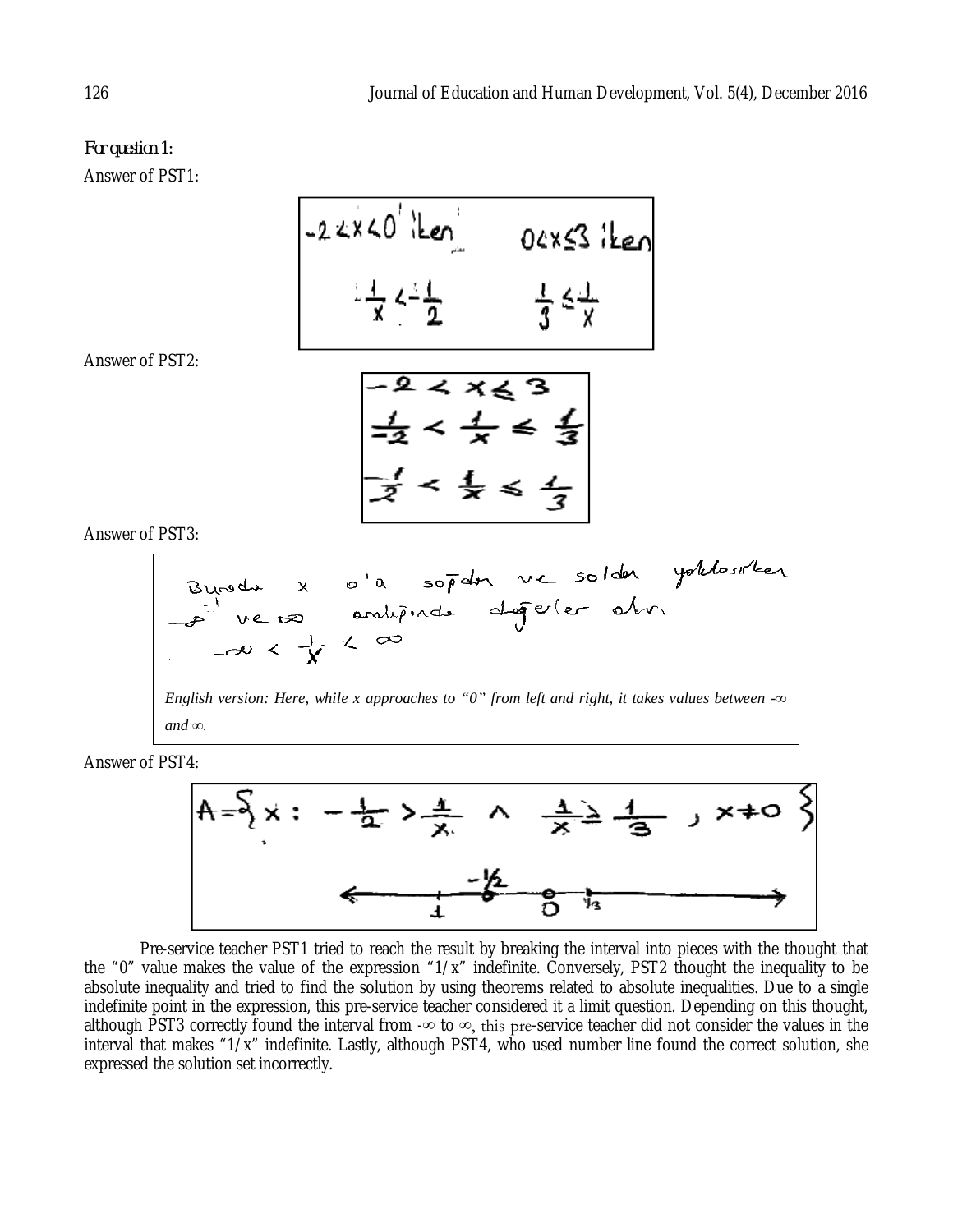### *For question 2:*

Answer of PST5:



Pre-service teacher PST5 thought the inequality as absolute inequality and tried to solve it by using the absolute inequality theorem. PST5 did not consider the expressions "x2" and "-2x" as function, therefore, he summed them up without considering the domains.

### *For question 3:*

Answer of PST6:



Answer of PST7:

$$
1 < x < 4
$$
\n
$$
\frac{1}{4} < \frac{1}{x} < 1
$$
\n
$$
\frac{1}{2} < x + \frac{1}{2} < 5
$$
\n
$$
x + \frac{1}{2} = 2, 3, 4
$$

Since PST6 thought that x can take only integer values, she stated that the value of the expression cannot take an integer value. In addition, PST7 thought that the inequality is absolute inequality; he tried to approach the solution by using the absolute inequality theorem. He did not consider the expressions "x" and "1/x" as function; he also added the expressions without considering the domains of such expressions.

### **3.2 The Findings of Written Opinions**

It was found from the data that pre-service teachers have both positive and negative opinions about visualisation. They also stated that they generally do not use visual representations while solving questions. However, the majority of them stated that they construct mental representations related to solutions of the questions. Since the written opinion findings were investigated in detail in Interview 1 and Interview 2, pre-service teachers' opinions were not represented here.

### **3.2.1 The findings of interview 1**

These interviews were performed with 11 pre-service teachers who accepted the voice recordings. The data gathered from Interview 1 was presented in two ways. First of all, their positive and negative opinions about visualisation in mathematics were presented in the diagrams (Figure 1 and 2). Secondly, Table 2 shows the frequencies of whether pre-service teachers construct internal or external representations. However, the majority of students state that according to the subject, usage of visual representation changes.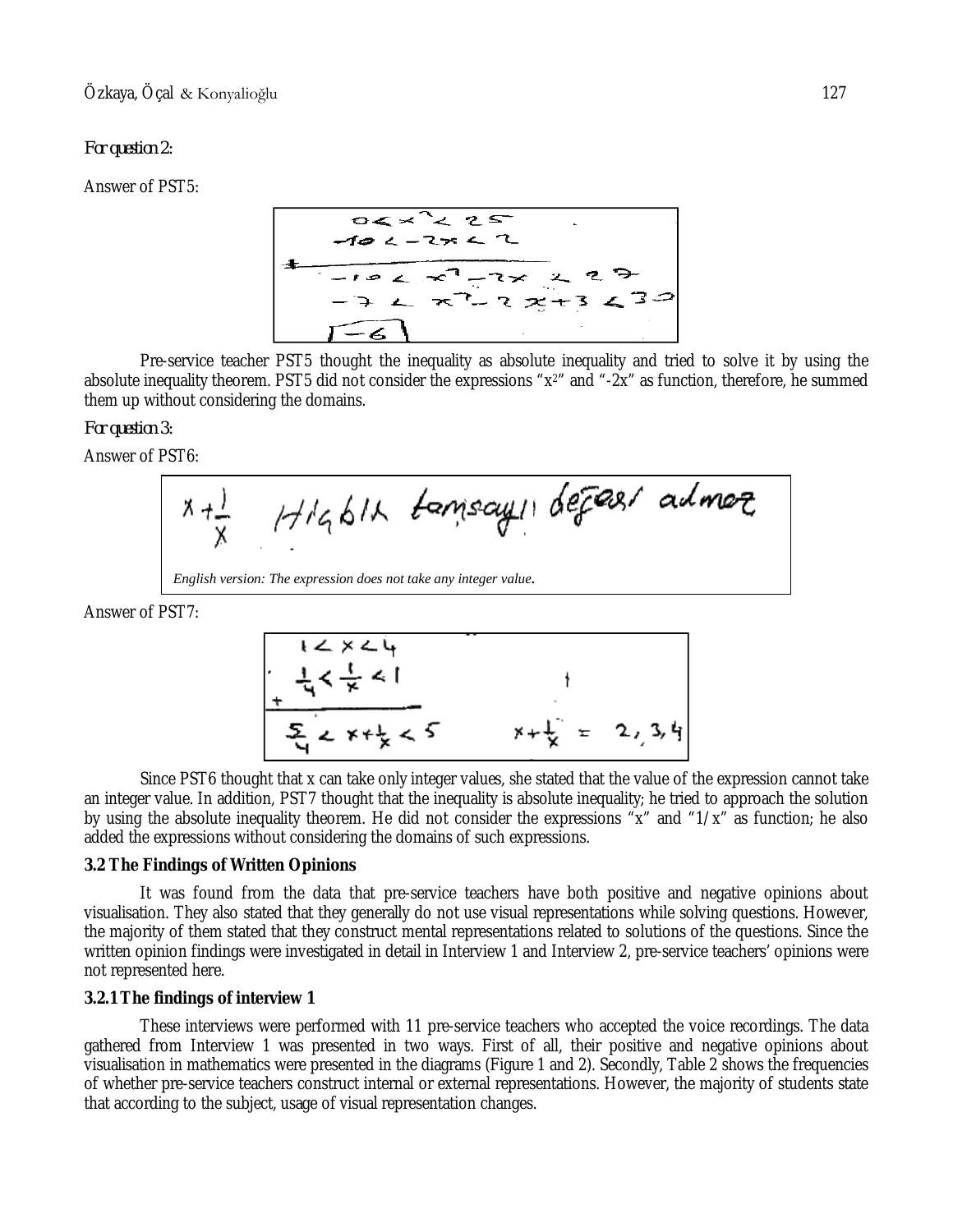

**Table 2: Pre-Service Teachers' Usage of Visual Representation**

Note: Since there were only 11 pre-service teachers in the interviews, the percentages were not presented. The numbers inside the parentheses indicated the frequencies.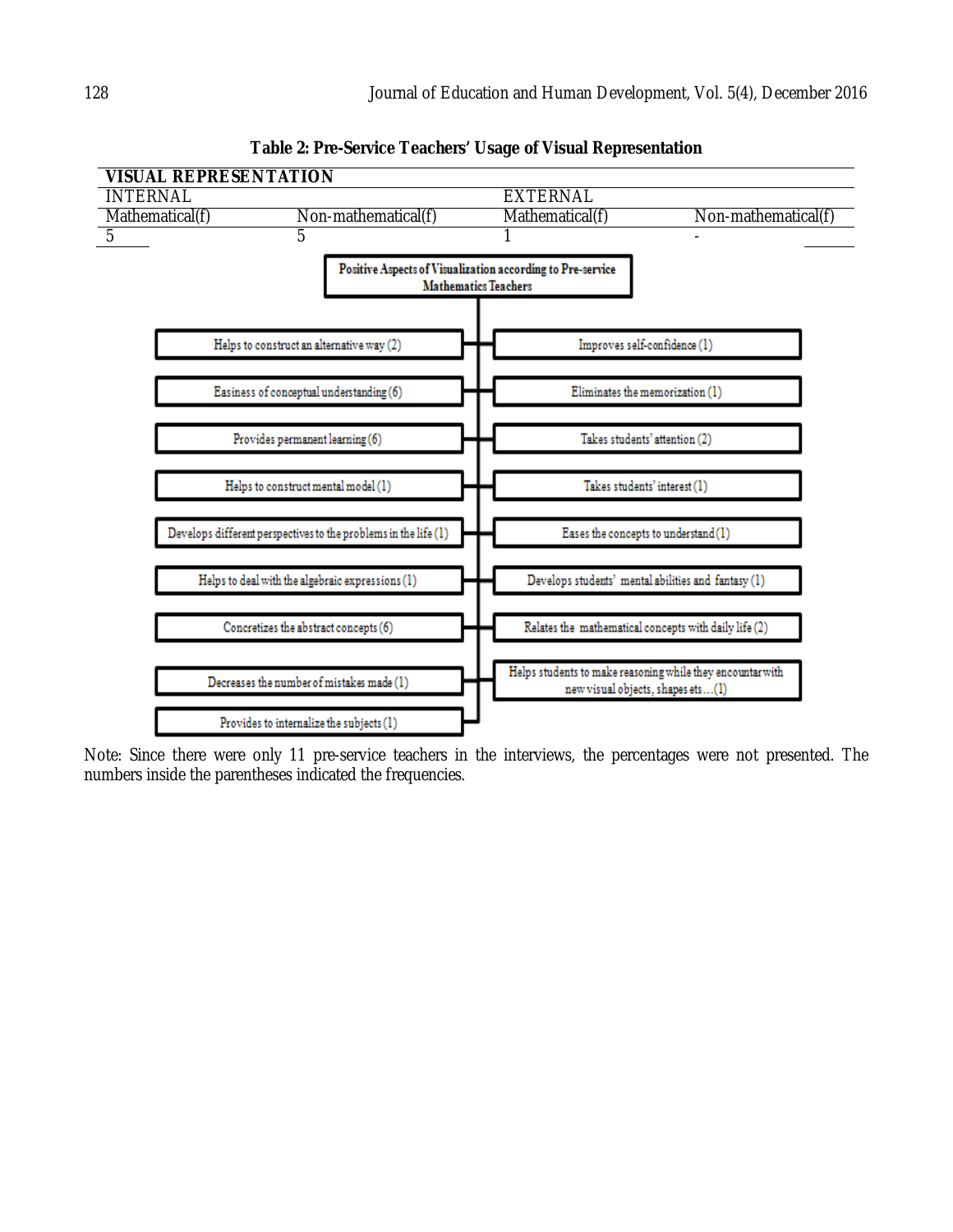

## **Figure 1: Positive Aspects of Visualisation according to Pre-service Mathematics Teachers**

Note: Since there were only 11 pre-service teachers in the interviews, the percentages were not presented. The numbers inside the parentheses indicated the frequencies

### **Figure 2: Negative Aspects of Visualisation according to Pre-service Mathematics Teachers**

### **3.2.2 The Findings of interview 2**

Interview 2 was conducted with four pre-service teachers who correctly solved the second question and three pre-service teachers who correctly solved the third question. Therefore, seven interviews were performed. Here, Ger, Gir, Ao, No stand for pre-service teachers who used Geometric external representation, Geometric internal representation, Algebraic operation and Numeric operation, respectively. These pre-service teachers' answers to the questions asked were as follows:

### *A. Intuiting the Reason for the Correct Operation (2nd Question)*

For  $x \in R$  and-1 <  $x$  < 5, what is the minimum integer value for the expression $x^2 - 2x + 3$ ? Students' answers were indicated below.

Answer of PST8:

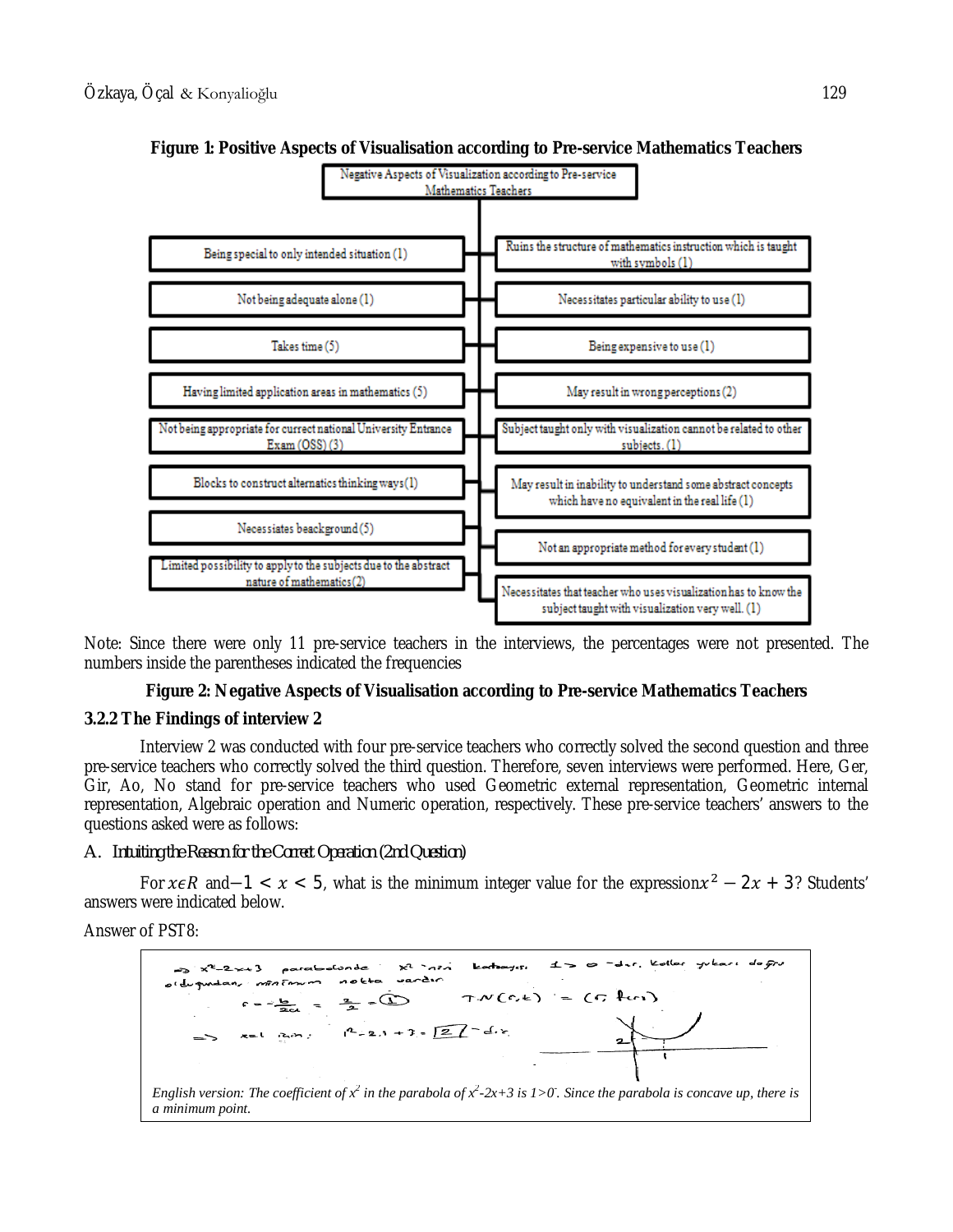Answer of PST9:

$$
\begin{array}{ccc}\n\chi^{2} - 2 + 1 & 3 \\
\chi & 3 & \chi^{2} - 2 + 1 + 2 \\
\chi & 1 & \chi & -1 \\
\chi & 1 & \chi & -1 \\
\chi & 1 & \chi & -1\n\end{array}
$$
\n
$$
= (1-1)^{2} + 2
$$
\n
$$
= 2\pi
$$

Answer of PST10:

$$
x^2 - 2x + 8 = (x-1)^2 + 2
$$
  
\n $-1 \le x \le 5$  =  $-2 \le (x-1) \le 4$   
\n $2 \le (x-1)^2 \le 16$   
\n $2 \le (\frac{x-1)^2 + 2}{2} \le 18$   
\n $x^2 - 2x + 3^2$  or kba if  $\frac{1}{2}$  or sqi degreed 2 over.  
\nEnglish version: The minimum integer value for  $x^2-2x+3$  is 2.

Answer of PST11:



### **1. You have the answer sheet here; do you really believe that you solved it correctly?**

PST8 (Ger): *Yes, absolutely. There cannot be any other graphics for this.*

PST9 (Gir): *Correct, because I used equalities in the expressions. There is no exception for these expressions. If there is an equation in the expression, it is absolutely correct.* 

PST10 (Ao): *Is it possible that it is incorrect? (The researcher stated that she did not imply that). It does not seem incorrect. I guess.* 

PST11 (No): *I did it with numbers. The expression is first increasing, then, decreasing. It is absolutely true.*

#### **2. Why did you solve it in this way?**

PST8 (Ger): *Since I always think about the equation, inequality and their graphics together, the parabola came to my mind first, while I saw x2-2x+3. I drew. It was easy. When I see quadratic equations, immediately the parabola appears in my mind.*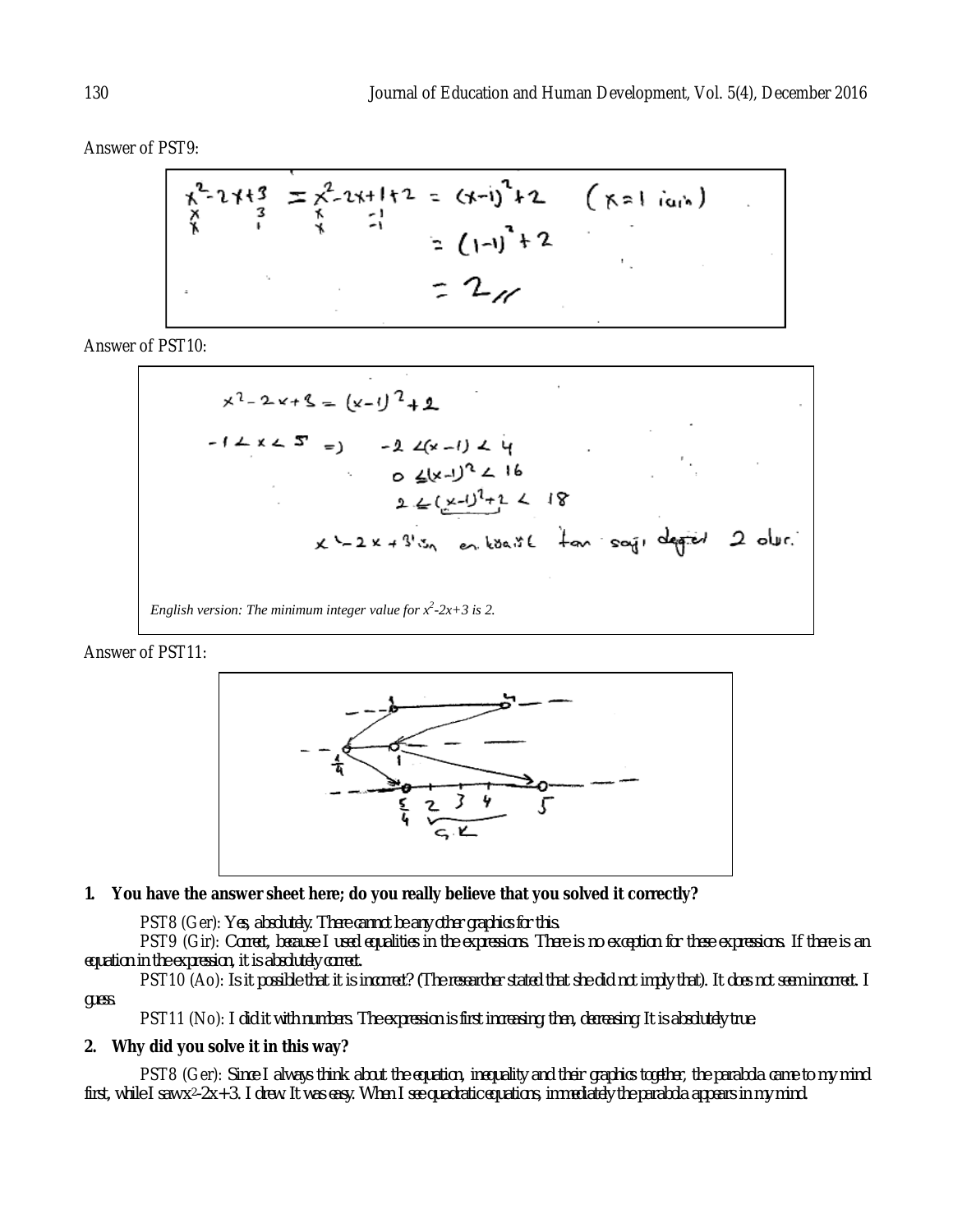PST9 (Gir): *I looked to see whether I can find the root. First of all, I thought about the parabola, but I did not draw it. Then, this method seemed easy to me. I wanted to think about it independent of x. This is because if we transform the expression into a perfect square, it becomes zero. For getting rid of x. You know. We are transforming the peak point to a perfect square and finding the solution.* 

PST10 (Ao): *I remembered it. It was said before that we have to solve it in this way. It is easier and more certain. To reach the result easier. Namely, it seemed easier to do it instead of find the intervals for x2and -2x, and adding 3 to them. Due to diminishing the possibility of operational errors. It seemed easier to see it.* 

PST11 (No): *Since the integer values are less in this interval, I just tried. Absolutely, the correct answer can be found.*

### **3. Why did you not find the intervals separately for each term, then sum them up?**

PST8 (Ger): *I did not think in this way. Since the parabola came to my mind, I did not think about it separately.* 

PST9 (Gir): *It lasts longer. I believed that I can definitely find the result with a perfect square. I did not think it. Maybe it works.* 

PST10 (Ao): *As I said, it lasts longer to find the intervals one by one. A perfect square is easier, maybe I make operational mistakes in the other way.* 

PST11 (No): *I do not know the reason. This is guaranteed.* 

#### **4. Can you do the operation by finding the intervals for each term and summing them up?**

Pre-service mathematics teachers did these operations and they found -6 as the result.

#### **5. Now, the result changed. Which one is true for you?**

PST8 (Ger): *I do not understand, why did it happen in this way? Is it possible that the inequalities cannot be summed? But, my solution is correct.* 

PST9 (Gir): *I missed something, I guess. I do not understand how it happened.*

PST10 (Ao): *I think I made an operational error. Otherwise, did I sum the small equals with small one? I guess it is due to that.* 

PST11 (No): *I do not know why. But it is not possible that the expression gets -6 values in this interval. Let's give value to it.*

### **6. Can you draw the graphics for x<sup>2</sup> and -2x separately? Please mark the limit values.**

Pre-service teachers did what was required.

#### **7. Do you know what axes in the coordinate system mean for functions?**

The correct answers were gathered.

## **8. Can you perform addition, again, using the graphics?**

PST8 (Ger): *I understood, I added different values of x algebraically. X is 0 in the one of them, and is 5 in another. Of course, all x values should be equal. Similar to the addition operation in the functions.* 

PST9 (Gir): *My mistake is adding different values in the function at the same time. It is somehow memorisation. If I drew the graphics and thought accordingly, I could understand clearly.* 

PST10 (Ao): *Yes, of course. When I add them separately, I added different values of x. I saw it in the graphics. When I drew them separately, I realised it easily.*

PST11 (No): *I never thought in this way. Ok, but there is no need to do it. Here, it is obvious that there are few numbers of integers. It lasts longer with graphics. But it is good, different. Actually, I know these.* 

### **9. So, why is your solution correct?**

PST8 (Ger): *It is guaranteed with parabola, because there is only one expression and graphics. The values of x are the same. They do not change. When drawing the graphics separately, it is obvious.* 

PST9 (Gir): *Since my solution is in the common parenthesis directly, mistakes cannot occur, because the values of x are the same. Actually, they cannot be different in this situation.*

PST10 (Ao): *Actually, my solution is different form of parabola. Actually, I was trying to find the solution with the help of visualisation.*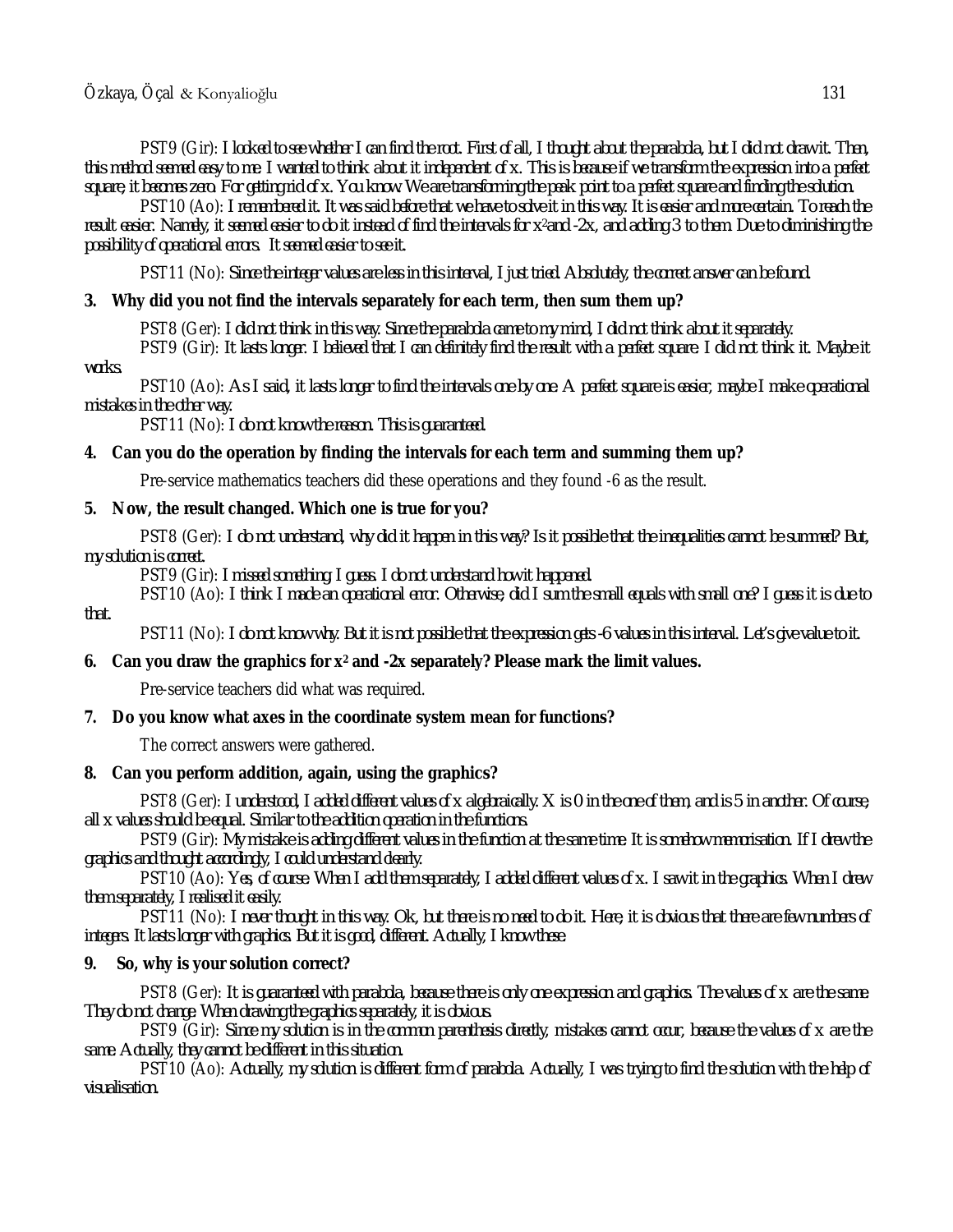PST11 (No): *The numeric did not made me make a mistake. Since I gave numeric values, I, actually, did not think separately. But always x values are used. We cannot give 1 and 3 to the term at the same time. Actually, the graphics correct this. B. Intuiting the Mistakes They Made (Third Question)*

For  $x \in R$  and  $1 < x < 4$ , how many integer values does the expression  $x + \frac{1}{x}$  $\frac{1}{x}$  get?

Answer of PST12:



Answer of PST13:



Answer of PST14:

$$
\frac{1}{2}\n
$$
\frac{x^2+1}{x}
$$
\n
$$
\frac{2}{3}y5
$$
\n
$$
\frac{2}{3}y3
$$
\n
$$
\frac{2}{3}y3
$$
\n
$$
\frac{2}{3}y3
$$
\n
$$
\frac{2}{3}y3
$$
\n
$$
\frac{2}{3}y3
$$
\n
$$
\frac{2}{3}y3
$$
\n
$$
\frac{2}{3}y3
$$
\n
$$
\frac{2}{3}y3
$$
\n
$$
\frac{2}{3}y3
$$
\n
$$
\frac{2}{3}y3
$$
\n
$$
\frac{2}{3}y3
$$
\n
$$
\frac{2}{3}y3
$$
\n
$$
\frac{2}{3}y3
$$
\n
$$
\frac{2}{3}y3
$$
\n
$$
\frac{2}{3}y3
$$
\n
$$
\frac{2}{3}y3
$$
\n
$$
\frac{2}{3}y3
$$
\n
$$
\frac{2}{3}y3
$$
\n
$$
\frac{2}{3}y3
$$
\n
$$
\frac{2}{3}y3
$$
\n
$$
\frac{2}{3}y3
$$
\n
$$
\frac{2}{3}y3
$$
\n
$$
\frac{2}{3}y3
$$
\n
$$
\frac{2}{3}y3
$$
\n
$$
\frac{2}{3}y3
$$
\n
$$
\frac{2}{3}y3
$$
\n
$$
\frac{2}{3}y3
$$
\n
$$
\frac{2}{3}y3
$$
\n
$$
\frac{2}{3}y3
$$
\n
$$
\frac{2}{3}y3
$$
\n
$$
\frac{2}{3}y3
$$
\n
$$
\frac{2}{3}y3
$$
\n
$$
\frac{2}{3}y3
$$
\n
$$
\frac{2}{3}y3
$$
\n
$$
\frac{2}{3}y3
$$
\n
$$
\frac{2}{3}y3
$$
\n
$$
\frac{2}{3}y3
$$
\n
$$
\frac{2}{3}y3
$$
\n
$$
\frac{2}{3}y3
$$
\n<math display="block</math>
$$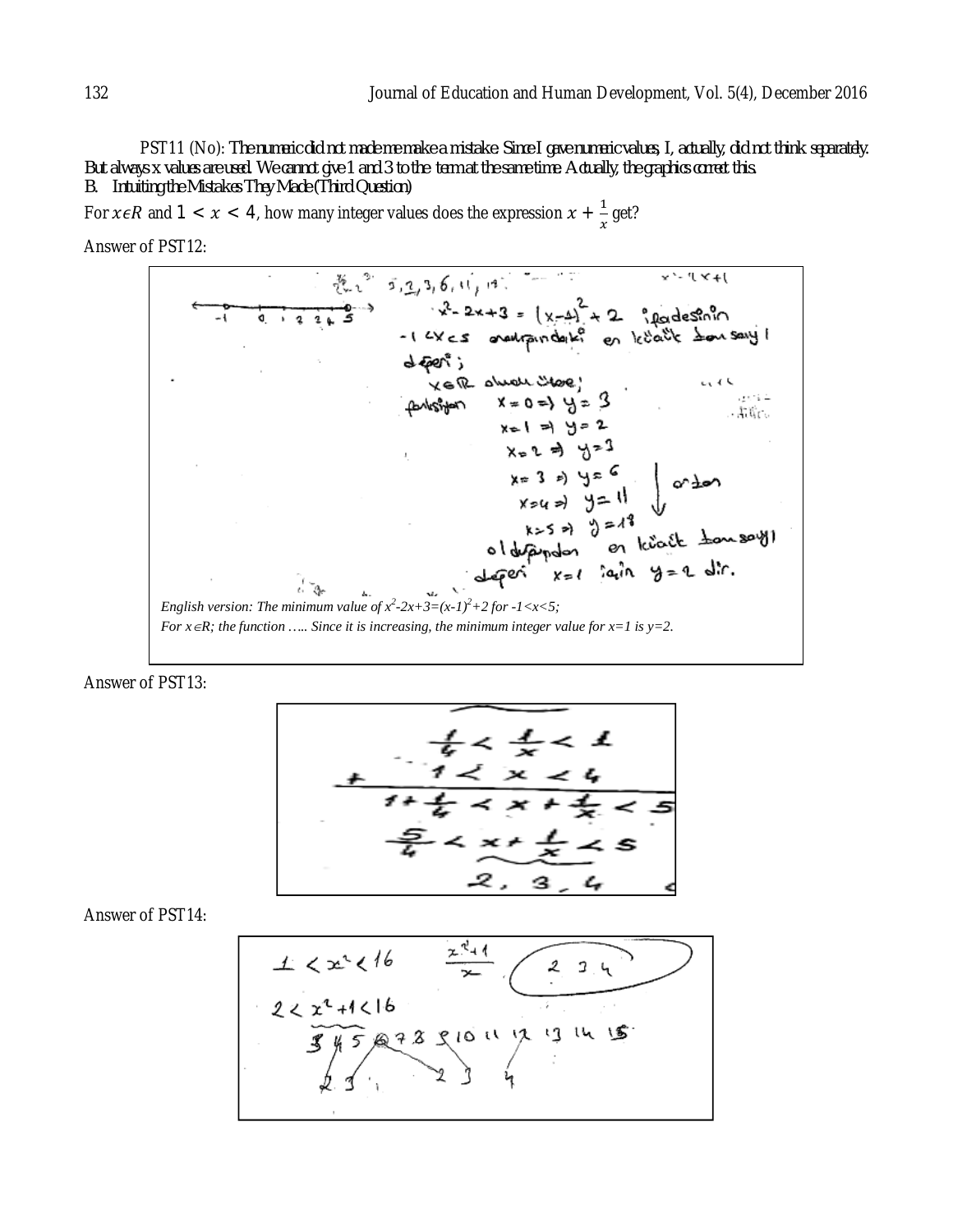# **1. You have the answer sheet here, do you really believe that you solved it correctly?**

PST12 (Ger): *Yes. I used number line. I gave values equivalently.* 

PST13 (Ao): *Yes. I turned the inequalities to the opposite side and added them . There is such a property, so there should not be a mistake.* 

PST14 (No): *Yes.*

# **2. Why did you solve it in this way?**

PST12 (Ger): *I used two number lines. I looked at the equivalent values and added them together.* 

PST13 (Ao): *As I said before, I turned the inequalities to the opposite side and added them. There is such a property.*

PST14 (No): *Yes. I tried one by one. I assumed that the expression is increasing and it takes the minimum value when*  $x=1$ . *And it takes the maximum value at 4. For middle values 2, 3 and 4, I took the squares plus 1 and divided it by itself.* 

# **3. Can you draw graphics?**

Pre-service teachers experienced difficulty in doing this. Then, the researcher asked the following question:

# **4. Ok. Can you draw the graphics for the expressions x and 1/x separately?**

(Pre-service teachers drew these graphics.)

# **5. Can you look at the additions again using graphics?**

PST12 (Ger): *I took the values outside the interval, too. No… Is it tcorrect? Yes of course…. x is 1 for the first one and 4 for the other. Let me look at it again. Yes, yes. The values of x are different.*

PST13 (Ao): *I did not understand. Can we do it like this? If we do it like this… I understood. But if the variables are different, is my solution ok? Of course, the domains of the functions must be equal for algebraic operations.*

PST14 (No): *I understood. I used trial and error. I may have missed something. This became more scientific…*

# **6. Can you mark the limit points and the corresponding values in the graphics?**

Pre-service teachers did it.

# **7. Ok. What do you think about your own solution, now?**

PST12 (Ger): *But it became in this way in the number line. Yes of course. Mistake… But it is actually the same in the number line, too… I could not understand. I made a mistake. I wish I had tried the graphics.*

PST13 (Ao): *I did not understand why. However, the minimum value of the expression 5/4. That means 2 is in this interval. Are the graphics wrong? But, the graphics never lie. Therefore, this is not like in the equality. I had to add the minimum and maximum. I had to consider the values of x.* 

PST14 (No): *The expression can be integer for x's values in the real numbers. Probably, I missed this point. But is what I said correct? I have to think about it.* 

# **4. Conclusion and Discussion**

Considering the answers to open-ended questions, the written opinions and interviews in general, it was seen that pre-service teachers who solved the questions correctly could not give logical explanations for the solutions. Similarly, those who made a mistake in solving questions also could not put forward an idea of what their mistakes are and why**.** 

In general, students tried to solve the inequality questions with the algebraic approach and they made a mistake in solving these questions. For example, 17 students tried to solve the first question with the algebraic approach. These findings can be attributed to two explanations. The first is that students generally do not see the visual representation of any solution as formal proof (Alcock and Weber, 2010). Actually, researchers recommend students to base their formal proofs on visual representations such as diagrams and graphics (Raman, 2003) therefore; they can better relate the variables in the questions. Another reason could be that students cannot visualise what is expected in the questions graphically or in other visual means (Weber, 2001).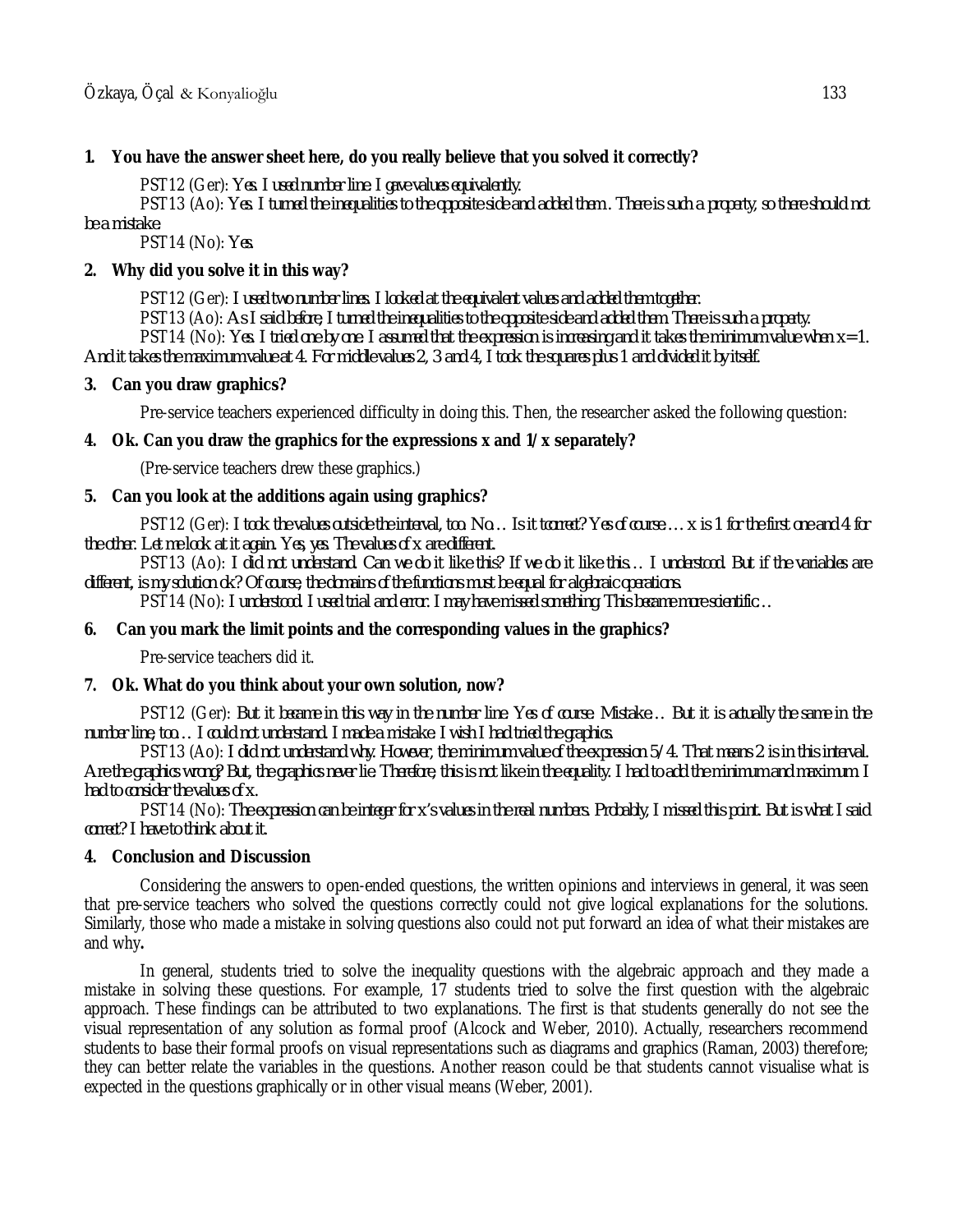Compared to algebraic and numeric solutions, the percentage of students' correct answers is higher in the geometric approach, which includes a number line and graphics representations. For students who visualise the solutions, their answers are generally correct. Therefore, visual aids are crucial in solving inequality questions. Students can base their solutions on them. Many researchers also support the use of number lines (Reys, Marilyn, Mary and Nancy, 1998), graphics and diagrams (Arcavi, 2003; Corter and Zahren, 2007; Jung, 2002).

From the written responses of the pre-service mathematics teachers, there appeared both positive and negative attitudes towards visualisation in solving inequalities. Some positive aspects of visualisations with high frequencies were "*it helps to construct alternative methods", "easiness of conceptual understanding", "it concretises the abstract concepts", "it relates mathematical concepts to daily life".* They are all supported by other researchers in the previous literature. For example, Goldin (2002) indicates that visualising the questions or problems helps students to find new solution strategies. In addition, using visual representation of inequality expressions is a way that students can concretise the abstract concepts in mathematical questions (Bishop, 1989; Ferrara, Pratt and Robutti, 2006). Furthermore, researchers mention the direct relations between the conceptual understanding and visual representations of such concepts (Tall, 1991).

In the second part, students also mentioned the negative aspects of the visual materials and their use in solving questions. Actually, some of the drawbacks of using visual representations were stated in the previous literature. For example, Zimmermann and Cunningham (1991) indicated that visualisation should not be students' ultimate goal and they should not try to learn what the function of visual mean is. Instead, they should have the necessary background about using such visual means such as diagrams and graphics. Similarly, pre-service teachers also stated that "*it necessitates background*". In addition, similar to pre-service teachers' responses, applications are inappropriate and they take too much time.

Sometimes, excessive use of visualisation in concept teaching in mathematics blocks alternative thinking (Vinner, 1989), which coincides with the pre-service teachers' negative opinions. They stated that "*visualisation sometimes blocks construction of alternative thinking methods"*.

In the semi-structured interviews, students were intuitively finding their mistakes and the correct solution strategies for the questions asked in the inequality questions test. In general, memorisation plays an important role in solving such questions. Students rely on their memorization and make mistakes. During the interviews, they were provided with some key points to explore at what points they made mistake and how they correct the mistakes. During the application, their intuitive cognition helped them. As is well known, intuition is immediate apprehension about what is studied (Roartry, 1967). Instead of full memorisation during the solution (Jung, 2002) and taking more time to solve it (Herman, 2007), they immediately give meaning to their mistakes and solution strategies (Fischbein, 1987). Therefore, using visual materials helps students intuitively to find the correct answer and they provide students with meaningful understanding.

With the findings of this study, it can be assumed that teachers need to be aware of the positive aspects of using visualisation in solving inequality problems and the possible wrong or misleading usage of visualisation, one of which is considering visual aids as the ultimate goal of learning. In future studies, teachers or pre-service teachers' prejudgments to the use of visualisation in proof processes or in the solutions of the questions can be investigated. Their views and the reasons behind their thoughts can be analysed in detail. Another suggestion for future work is to study the choice of students' use of internal and external visualisations.

This study helped to determine the levels of pre-service teachers' pedagogical and mathematical content knowledge. This can be considered as a diagnosis for the negative aspects of such types of knowledge that pre-service teachers have. Therefore, these negative aspects could be resolved with the help of the findings of this study and corresponding results. More clearly, this study may carry a guideline for the treatment for the insufficiencies and negative aspects of the pedagogical and mathematical concept knowledge that pre-service mathematics teachers have. In the light of the findings of this study, pre-service teachers could not carry their problem solving approaches neither to pedagogical content knowledge nor to mathematical content knowledge.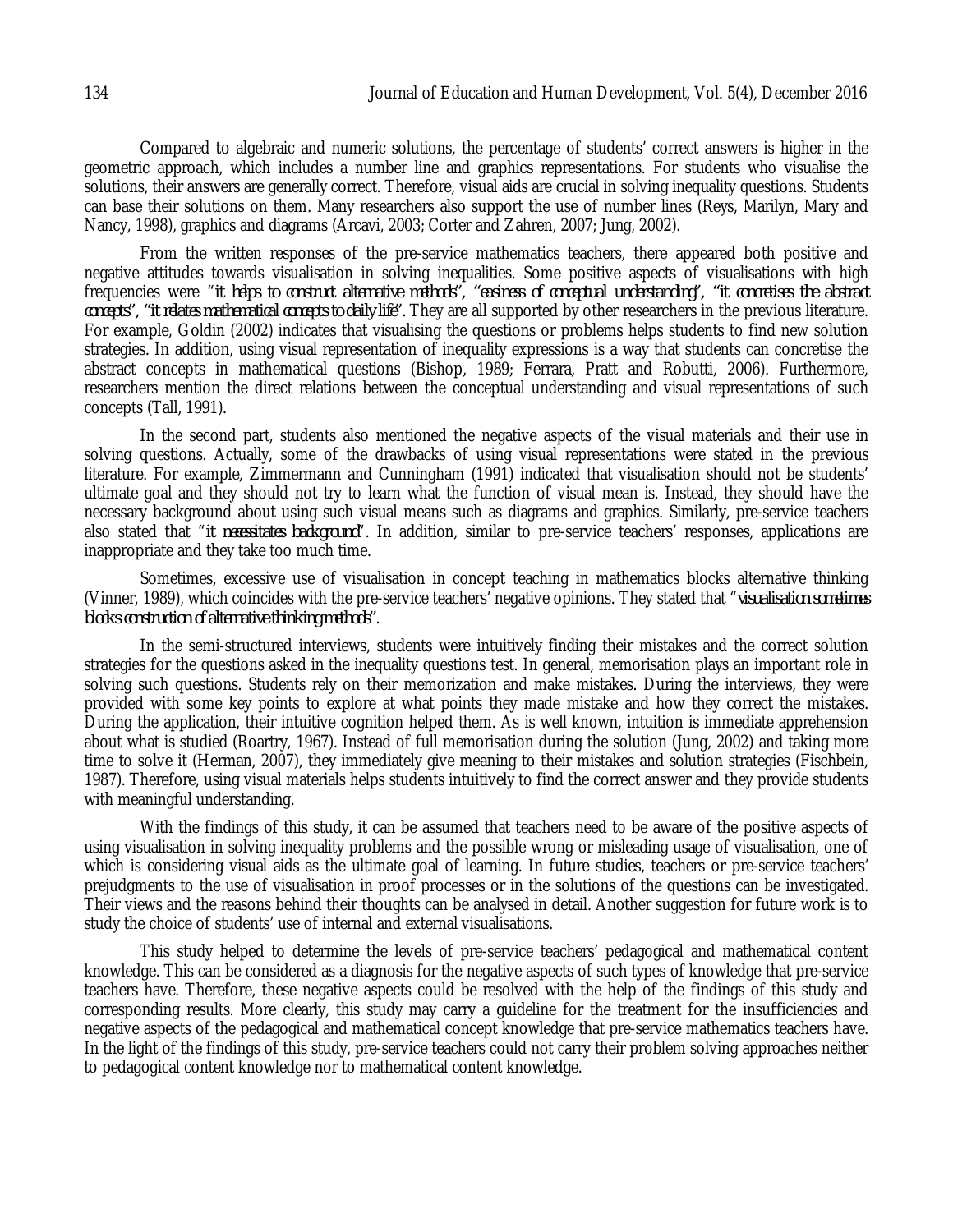#### **References**

- Abramovitz, B., Berezine, M., Berman, A. and Shavartsman, L. (2009). How to understand a theorem. *International Journal of Mathematics Education and Technolohical Sciences, 40*(5), 577-586.
- Akkoç, H., Özmantar, M.F. and Bingölbali, E. (2008). Matematik öğretmen adaylarına teknolojik pedagojik alan bilgisi kazandırma amaçlı bir program geliştirme, *1st Developmental Report of Project # 107K531 for TUBITAK* (The Scientific and Technological Research Council of Turkey).
- Alcock, L. and Weber, K. (2010). Undergraduates' example use in proof production: Purposes and effectiveness*. Investigations in Mathematical Learning,* 3, 1-22.
- Arcavi, A. (2003). The role of visual representations in the learning of mathematics. *Educational Studies in Mathematics*, 52, 215–241.
- Bishop, A. (1989). Review of research on visualisation in mathematics education, *Focus on Learning Problems in Mathematics*, 11, 7–16.
- Brown, G.S. (1969). *Laws of the Form*. London: Allen & Unwin.
- Corter, J.E. and Zahren, D.C. (2007). Use of external visual representations in probability problem solving*. Statistics Education Research Journal, 6*(1), 22-50.
- Cunningham, S. (1991). The visualisation environment for mathematics education. In W. Zimmennann and S. Cunningham (Eds.), *Visualisation in teaching and learning mathematics* (67-76) Providence, RI: MAA Notes, 19.
- Daugherty, S.C. (2007). *A study of visualisation for mathematics education*. NASA Technical ReportPaper retrieved on 20th of April, 2010 from http://ntrs.nasa.gov/archive/nasa/casi.ntrs.nasa.gov/20080040970\_2008042081.pdf.
- Eisenberg, T. and Dreyfus, T. (1991). On the reluctance to visualize mathematics. In W. Zimmermann, & S. Cunningham (Eds), *Visualisation in teaching and learning mathematics.* (25-37) Providence RI: MAA Notes Series 9.
- Ellerton, N.F. and Clements, M.A. (2011). *Prospective middle-school mathematics teachers' knowledge of equations and inequalities* (379-408). In J. Cai & E. Knuth (Eds.) Early algebraization, New York, NY: Springer.
- Feferman, S. (2000). Mathematical intuition vs. mathematical monsters. *Synthese*, 125, 317–332.
- Fennema, E. (1972). Models and mathematics. *Arithmetic Teacher*, 19, 635-639.
- Ferrara, F., Pratt, D. & Robutti, O. (2006). The role of technologies for the teaching of algebra and calculus. In A. Guttierrez & P. Boero (Eds.). *Handbook of Research on the Psychology of Mathematics Education: Past, Present and Future* (237-273), The Netherlands: Sense Publishers, Rotterdam.
- Fischbein, E. (1987). *Intuition in science and mathematics: An educational approach,* Dordrecht, The Netherlands: Reidel.
- Fischbein, E. (1999). Intuition and schemata in mathematical reasoning, *Educational Studies in Mathematics*, 38, 11–50.
- Goldin, G.A. (2002). Representation in mathematics learning and problem solving*,* In L. D. English (Eds.), *Handbook of International Research in Mathematics Education* (197-218). London, England: Lawrence Erlbaum Associates, Publishers.
- Gutierrez, A. (1996). *Visualisation in 3-dimentional geometry: In search of framework*, Proceedings of 20th Conference of the International Group for the Psychology of Mathematics Education,Valencia, Spain.
- Hacısalihoğlu, H. H. (1998). *Açış konuşması*. Atatürk Üniversitesi 40. Kuruluş Yıldönümü Matematik Sempozyumu, 20- 22 Mayıs, Erzurum.
- Harel, G., Selden, A. and Selden, J. (2006). Advanced mathematical thinking: Some PME perspectives. In A. Gutierrez, P. Boero. (Eds), *Handbook of Research on the Psychology of Mathematics Education: Past, Present and Future.* Rotterdam, The Netherlands: Sense Publishers.
- Herman, M. (2007). What students choose to do and have to say about use of multiple representation. *The Journal of Computers in Mathematics and Science Teaching 26*(1), 27-54.
- Hızarcı, S. and Elmas, S. (2005). Matematik öğretiminde gözden kaçanlar. *Journal of Qafqaz University, 15*(1), 72-77.
- Hitt, F. (2011). *Working group on representation and mathematics visualisation*. North American Chapter of the International Group for the Psychology of Mathematics Education. (1998-2001), pp.1-7. Paper retrieved on 20<sup>th</sup> of April, 2011 from http://www.matedy.cinvestav.mx/Wg-hit.pdf.
- Hollebrands, K. (2003) High school students' understandings of geometric transformations in the context of a technological environment. *Journal of Mathematical Behavior, 22*(1), 55-72.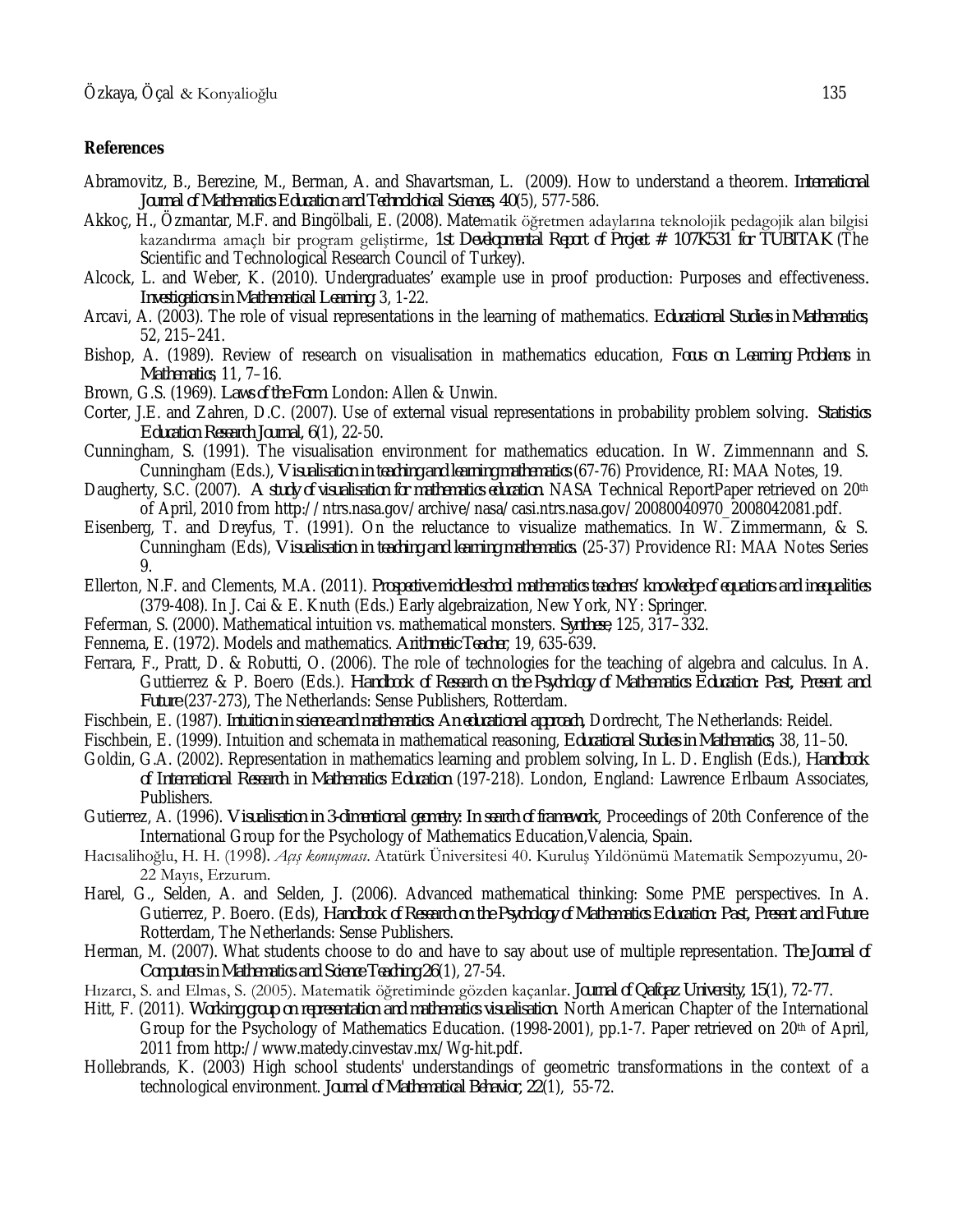- Hsieh C. and Lin, S. (2008). Dynamic visual computer design for factors and multiples word problem learning. *International Journal of Mathematical Education in Science and Technology, 39*(2), 215-232.
- Işık, A. and Konyalıoğlu, A.C. (2005). Visualisation approach in mathematics education. *Journal of Kazım Karabekir Education Faculty*, 11, 462-471.
- Jick, T.D. (1979). Mixing qualitative and quantitative methods: triangulation in action. *Administrative Science Quarterly,* 24, 602-611.
- Jung, I. (2002). *Student representation and understanding of geometric transformations with technology experience*. Unpublished Doctoral Thesis, University of Georgia, Georgia, USA.
- Kastberg, S. and Leatham, K. (2005). Research on graphing calculators at the secondary level: Implications for mathematics teacher education. *Contemporary Issues in Technology and Teacher Education, 5*(1), 25-37.
- Konyalıoğlu, A.C. (2009). An evaluation from students' perspective on visualisation approach used in linear algebra instructions*, World Applied Science Journal 6*(8), 1046-1052.
- Konyalıoğlu, A.C. (2003). *Üniversite düzeyinde vektör uzayları konusundaki kavramların anlaşılmasında görselleştirme yaklaşımının etkinliğinin incelenmesi,* Unpublished Doctoral Thesis, Atatürk University, Erzurum, Turkey.
- Konyalıoğlu, A.C., Aksu, Z. and Şenel, E.Ö. (2012). The preference of visualisation in teaching and learning absolute value, *International Journal of Mathematical Education in Science and Technology, 43*(5), 613-626.
- Kreminski, R. (2009) Visualizing the chain rule (for functions over R and C) and more, *International Journal of Mathematical Education in Science and Technology, 40*(2), 277-287.
- Laughbaum, E.D. (2003). Developmental algebra with function as an underlying theme, *Mathematics and Computer Education, 34*(1), 63-71.
- NCTM (2000). National Council of Teachers of Mathematics. *Principles and standards for school mathematics*. Reston, VA: Author.
- Öçal, M.F. and Yalçın, T. (2010). İlköğretim dördüncü sınıfların alanlar konusunu anlama düzeyleri: Durum çalışması*, e-Journal of New World Sciences Academy, 5*(3), 1107-1118.
- Ponte, P. J., Matos, F.J., Guimar, M.H., Leal, C.L. and Canavarro, P.A. (1994). Teachers' and students' views and attitudes towards a new mathematics curriculum: A case study, *Educational Studies in Mathematics*, 26, 347–365.
- Presmeg, N.C. (1986). Visualisation in high school mathematics*. For the Learning of Mathematics, 6* (3), 42-46.
- Presmeg, N. C. (2006). Research on visualisation in learning and teaching mathematics. In A. Gutierrez & P. Boero (Eds.). *Handbook of Research on the Psychology of Mathematics Education: Past, Present and Future* (205-235), The Netherlands: Sense Publishers, Rotterdam.
- Raman, M. (2003). Key ideas: What are they and how can they help us understand how people view proof? *Educational Studies in Mathematics, 52*(3), 319-325.
- Reys, R.E., Marilyn, N.S., Mary, M.L. and Nancy, L.S. (1998). *Helping children learn mathematics* (5th edition). Needham Heights, MA: Allyn & Bacon.
- Roarty, R. (1967). Intuition. In P. Edwards, (Eds.). *The Encyclopaedia of Philosophy* (204-212), 3, Macmillan, New York.
- Rösken, B. and Rolka, K. (2006). *A picture is worth a 1000 words - the role of visualisation in mathematics learning.* In J. Novotná, H. Moraová, M. Krátká & N. Stehlíková (Eds.), Proceedings of the 30th Conference of the International Group for the Psychology of Mathematics Education, 4, 441-448. Prague, Czech Republic: PME.
- Schnotz, W., Zink, T. and Pfeiffer, M. (1995). *Visualisation in learning and instruction: Effect of graphic representation formats on the structure and application of knowledge*, Research Report-5, Freidrich-Schiller University of Jena.
- Shulman*,* L*.* (1986). Those who understand: Knowledge growth in teaching*. Educational Researcher, 15* (2), 4–14.
- Soylu, Y. (2008). Matematik derslerinde başarıya ulaşmada somut-yarı somut-soyut ilkesinin etkisi, *Journal of Qafqaz University*, 22, 174-181.
- Stavy, R. and Tirosh, D. (2000). *How students (Mis-) understand science and mathematics: Intuitive rules*. New York, NY: Teacher College Press.
- Stavy, R., Babai, R., Tsamir, P., Tirosh, D., Lin, F.L. and Mcrobbie, C. (2006). Are intuitive rules universal?. *International Journal of Science and Mathematics Education*, 4, 417–436.
- Tall, D. (1986). *Using the computer as an environment for building and testing mathematical concepts: A tribute to Richard Skemp*, in Papers in Honour of Richard Skemp, 21–36, Warwick.